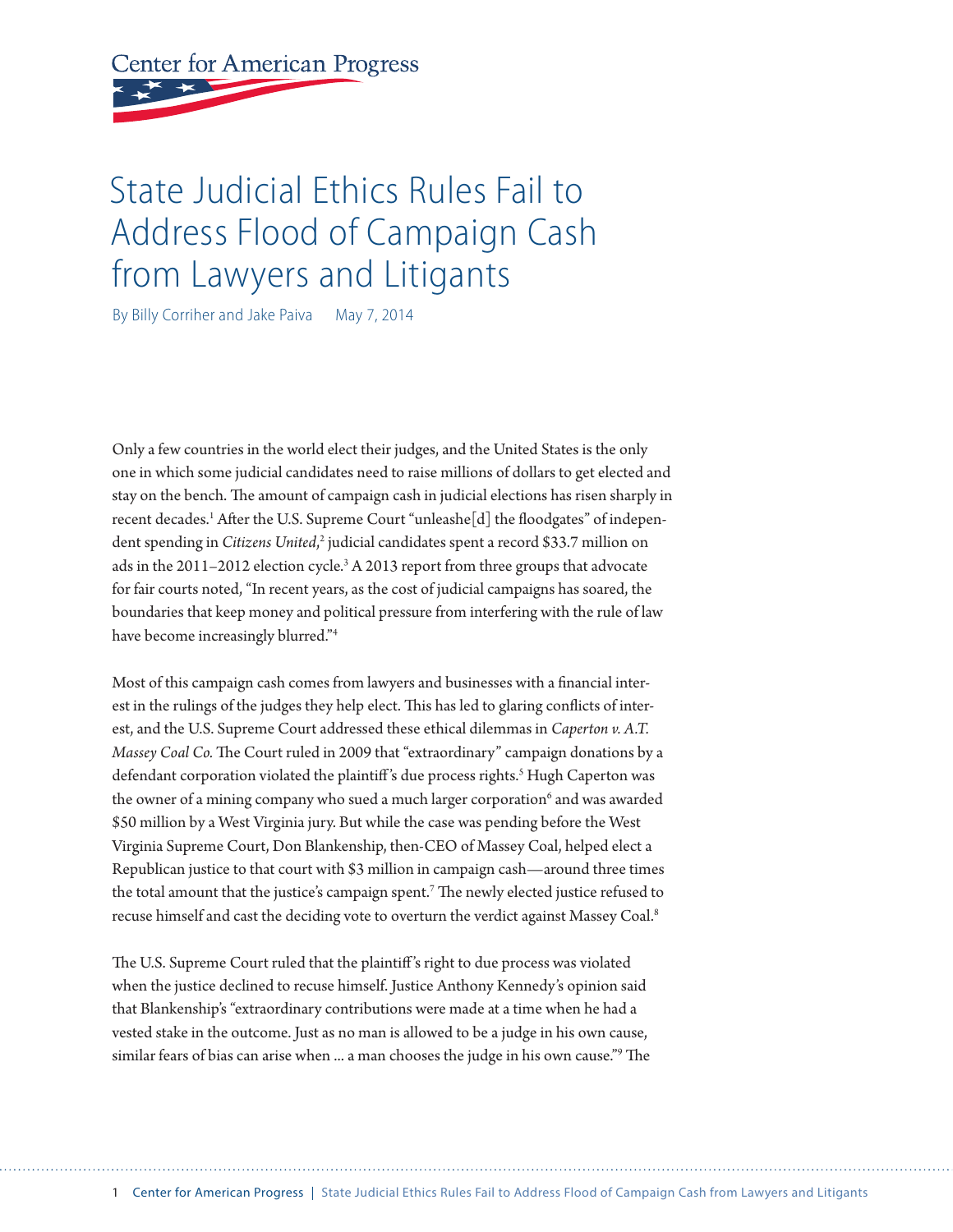court noted that most states had adopted recusal rules which require judges to recuse themselves in cases in which their "impartiality might reasonably be questioned"—circumstances that go beyond actual bias to include cases that could lead to perception of bias.10 Justice Kennedy said the Constitution "demarks only the outer boundaries of judicial disqualifications" and that states could implement stronger recusal rules.<sup>11</sup>

Some states took the Supreme Court's advice. The Brennan Center for Justice surveyed state recusal rules in 2011 and concluded, "Although a handful of states have adopted promising new rules, the majority of state courts have failed to adopt any reforms that respond to the threats identified by the U.S. Supreme Court."12 A few states actually weakened their recusal rules. The Wisconsin Supreme Court, for example, approved a recusal rule in 2010 that says that campaign cash can never be the sole basis for a judge's recusal.<sup>13</sup>

Opponents of mandatory recusal often cite a judge's "duty to sit," a legal doctrine with roots in English common law that emphasizes a judge's obligation to hear cases.<sup>14</sup> As one federal court put it, "The right to an impartial judge cannot be advanced so broadly as to permit the parties to engage in 'judge-shopping' under the guise of a motion to recuse ... or to permit a litigant to disqualify without reasonable grounds."15 State supreme court justices—members of their states' highest tribunals—have often cited this notion in declining to recuse themselves.<sup>16</sup> But the idea of a duty to sit predates the multimilliondollar campaigns that are now the norm in many states, and the American Bar Association eliminated this notion from its model rules in 1973.<sup>17</sup> This outdated axiom ignores the damage that campaign cash inflicts on the public's perception of the judiciary.

#### The test

The Center for American Progress created a grading scale to assess whether the states that elect judges have addressed the conflicts of interest that come with multimilliondollar judicial elections. See Appendix A for additional details on the grading criteria summarized here.

Each state was graded on a 100-point scale and awarded a letter grade commensurate to that score: 90 to 100 points earned an A, 80 to 89 points earned a B, 70 to 79 points earned a C, 60 to 69 points earned a D, and 59 points or lower earned an F. The grading criteria were partially based on the American Bar Association, or ABA, Model Code of Judicial Conduct, and they were informed by reform proposals from the Brennan Center for Justice and other fair-courts advocates, as well as the U.S. Supreme Court's opinion in *Caperton v. A.T. Massey Coal Co.*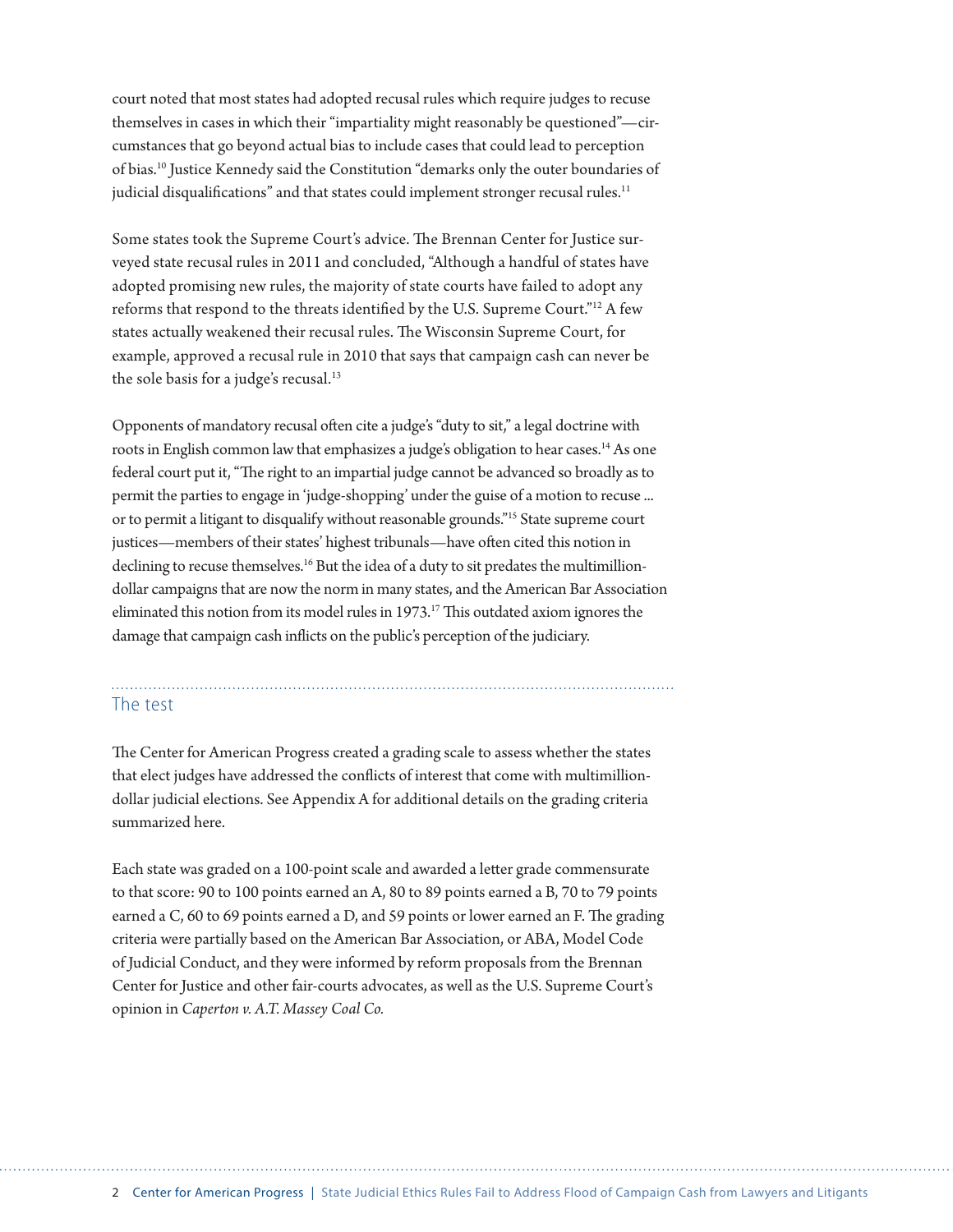The eight categories include:

- 1. Whether campaign cash is listed as a basis for recusal
- 2. Whether independent spending is listed as a basis for recusal
- 3. Whether the judge alone makes the initial decision to recuse
- 4. Whether the judge is required to respond on the record
- 5. Whether the judge is required to disclose campaign contributions on the record
- 6. Whether the judge must recuse whenever his or her "impartiality might reasonably be questioned"
- 7. Whether parties may agree to waive recusal
- 8. Whether the state allows peremptory recusal

The first five criteria were each valued at a 15-point maximum. Ten points were awarded for having a disqualification rule that requires recusal whenever a judge's "impartiality might reasonably be questioned." Five points were awarded for allowing parties to waive recusal, and 10 points were awarded to states that allow peremptory disqualification, an automatic right to recusal that does not require the litigant to articulate any reason or justification.

CAP scored the 39 states that elect their judges, and the results were rather discouraging. Only eight states passed the test, and none scored higher than a C. California has long been a model for mandatory recusal, and it tied with Utah for the highest score of 75 points.\* Georgia and Michigan earned scores of 70 for the reforms they implemented in the wake of the *Caperton* decision. Washington scored 65 points.\* Alabama—a pioneer of big-money elections in the 1990s—could have earned a passing grade, but it failed because Gov. Robert Bentley (R) signed a repeal of the state's mandatory recusal rule on April 10. This legislation repealed a rule that required high court justices to recuse themselves in cases involving campaign donors who gave more than \$4,000 and replaced it with a rule that will likely only apply to those who give tens of thousands of dollars to state supreme court justices' campaigns.

The vast majority of states scored a D or an F. Most of these states have failed to update their ethics rules in the era of big-money judicial elections. Only a few states have ethics rules that require recusal for cases involving campaign donors, and most states leave recusal decisions in the hands of the judges with the alleged conflicts of interest.

This issue brief examines five failing states, followed by one state that has strengthened its rules. See Appendix B for a detailed scoring of each state. The grading system may have set a high bar, but in the era of exploding judicial campaign cash, strong ethics rules are crucial to maintaining the public's faith in the impartiality of the judicial branch.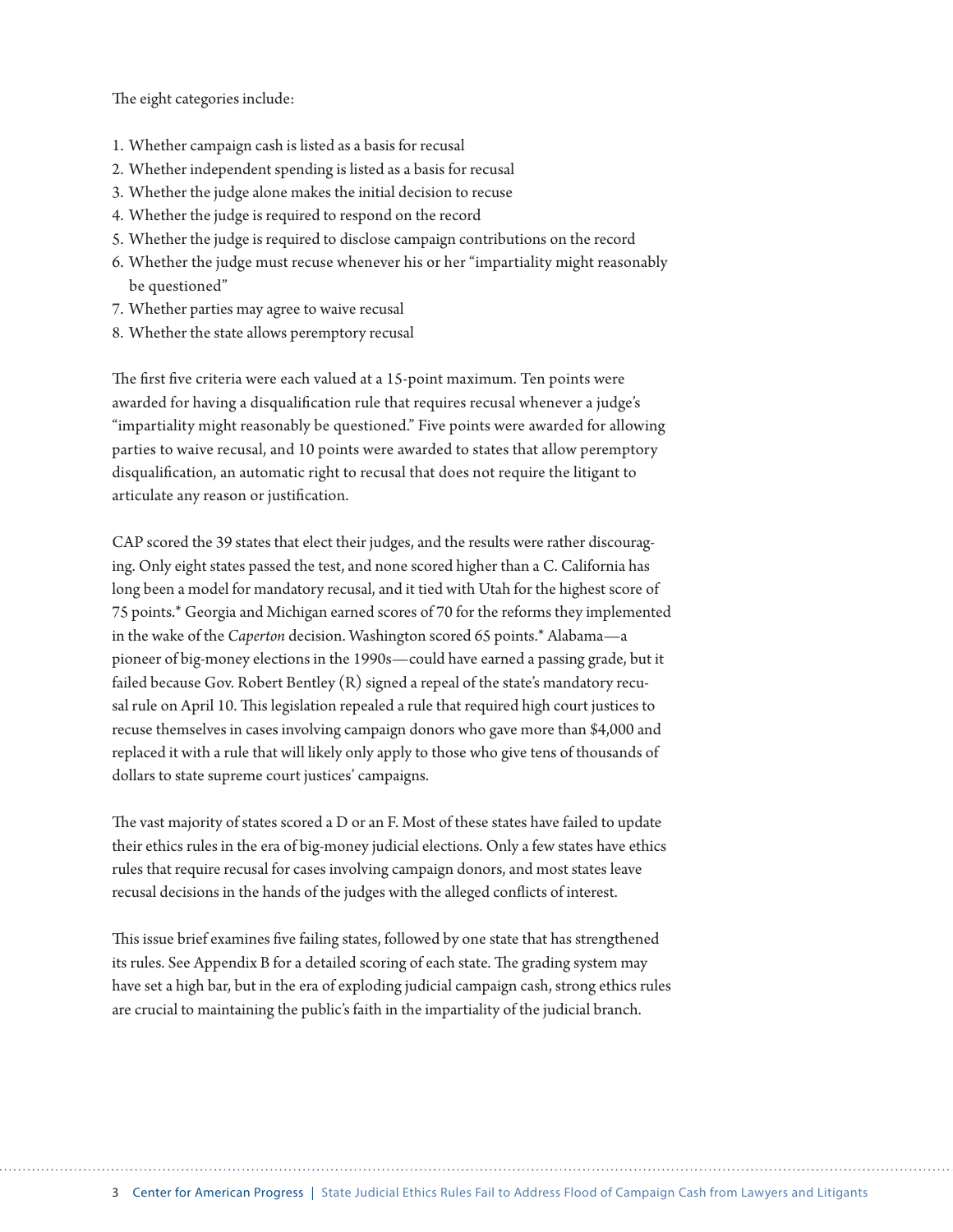#### Wisconsin: F (35 points)

Wisconsin received a failing grade after its state supreme court adopted a recusal rule that literally instructs judges not to recuse themselves from cases involving campaign contributors. In 2010, the four-justice conservative majority on the Wisconsin Supreme Court voted to institute a recusal rule<sup>18</sup> written by the Wisconsin Realtors Association and Wisconsin Manufacturers & Commerce, a group that subsequently donated nearly \$1 million to support conservative Justice David Prosser's re-election in 2011.<sup>19</sup> The rule says that recusal is not required "based solely on … a lawful campaign contribution."20 The majority's comments that accompany the rule say that requiring recusal for campaign cash "would create the impression that receipt of a contribution automatically impairs the judge's integrity."21 In other words, the four justices in the conservative majority are worried that mandatory recusal would lead the public to think that judges are biased.

#### **FIGURE 1 Most States Flunk a Test of Their Recusal Rules**

A CAP analysis finds that states have failed to strengthen their judicial ethics rules to address the growth in campaign cash



The majority rejected a proposal from the League of Women Voters to mandate recusal for campaign cash.22 Justice Ann Walsh Bradley dissented, arguing that "judges must be perceived as beyond price." She criticized the majority for adopting "word-for-word the script of special interests that may want to sway the results of future judicial campaigns."23 Justice Michael Gableman was criticized for failing to recuse himself from cases involving a law firm that had represented him for free in an ethics investigation and for failing to even disclose the gift from the firm.<sup>24</sup>

Around the same time, Justices Gableman and Prosser did choose to recuse themselves from a case involving the prosecution of a billionaire heir for sexual assault. They did not appear at oral arguments or vote in the court's decisions.<sup>25</sup> The defendant—Curt Johnson, one of the heirs to the SC Johnson fortune—was accused of repeatedly raping his teenage stepdaughter, starting when she was  $12$  years old.<sup>26</sup> The court's recusal rules do not require the justices to articulate a reason for their recusal; these two justices are sitting out the prosecution of an accused child rapist without offering their constituents any justification.

4 Center for American Progress | State Judicial Ethics Rules Fail to Address Flood of Campaign Cash from Lawyers and Litigants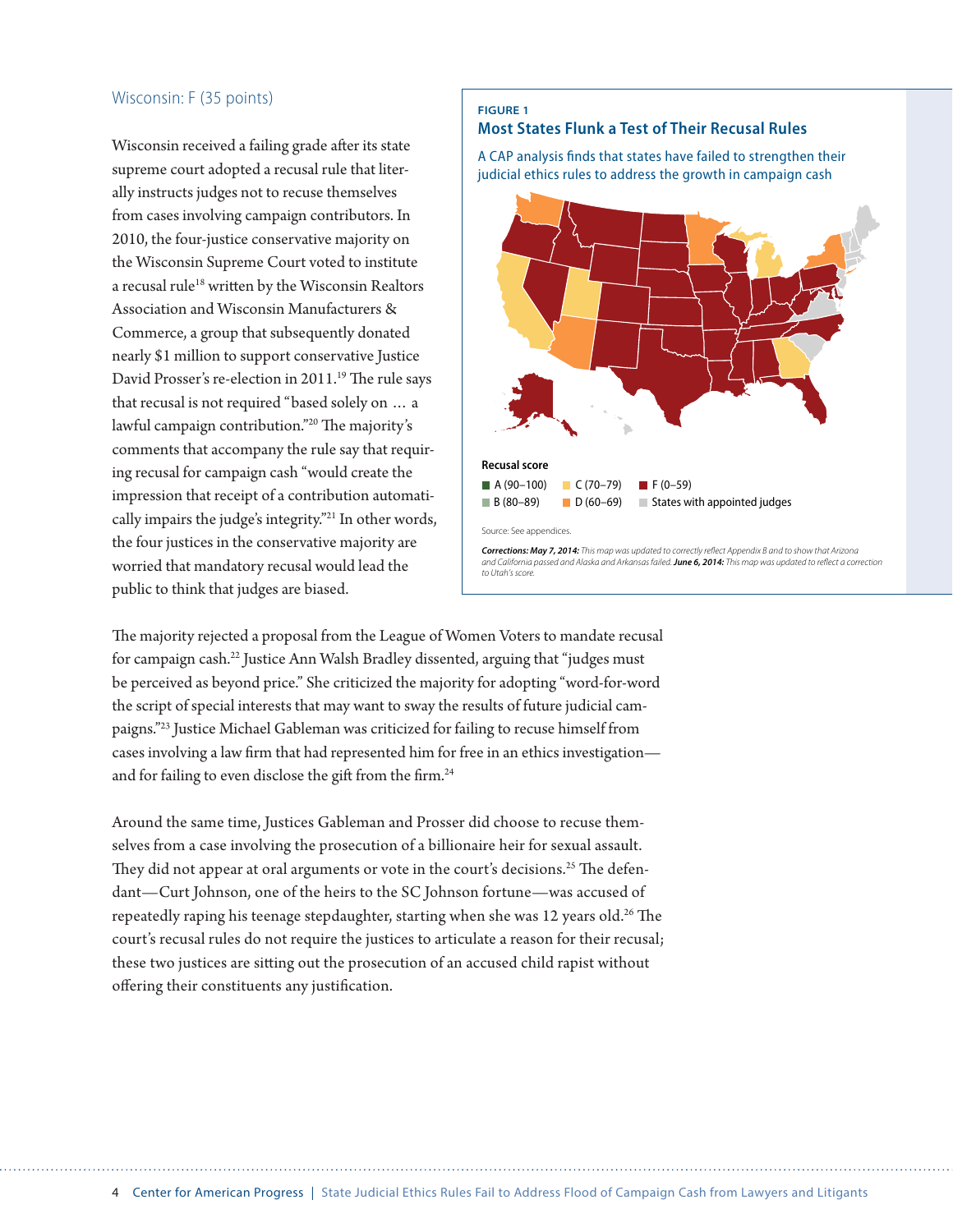The conservative justices will soon face another ethical dilemma if the court intervenes in a criminal investigation of several groups that have spent big money in Wisconsin state elections. The groups are reportedly under investigation for violating a Wisconsin law that prohibits independent groups from "coordinating" with the campaigns of candidates whom they support.<sup>27</sup> After an appeals court allowed the investigation to proceed, the groups under investigation appealed to the state supreme court.<sup>28</sup> The Wisconsin Club for Growth and Citizens for a Strong America—two of the investigation's targets—also spend enormous sums of money on judicial races. According to an analysis from the Brennan Center for Justice, they spent \$1.8 million in 2011 on a single candidate—Justice Prosser.<sup>29</sup> Wisconsin Manufacturers & Commerce, the state's chamber of commerce and one of the groups that wrote the court's recusal rule, spent more than \$900,000 to help Justice Prosser's 2011 campaign<sup>30</sup> and donated nearly the same amount to the Wisconsin Club for Growth.<sup>31</sup> Even though these groups spent millions of dollars to get some of the justices on the bench, the justices are under no obligation to recuse themselves in a criminal investigation that targets the same groups.

#### North Carolina: F (35 points)

A stormwater pipe at one of Duke Energy's coal-fired power plants ruptured in February and released an estimated 82,000 tons of coal ash and 27 million gallons of contaminated water into the Dan River,<sup>32</sup> a source of drinking water for more than 42,000 people.33 At the time of the spill, there were two lawsuits in North Carolina state courts aimed at requiring Duke Energy to clean up its coal ash ponds. The first, filed in 2012 by environmental groups, resulted in a court order requiring Duke Energy to clean up groundwater pollution.<sup>34</sup> The company recently appealed this decision to the North Carolina Court of Appeals.35 The second lawsuit was an enforcement action brought by the N.C. Department of Environment and Natural Resources, or DENR, as a result of pressure from environmental groups.36 DENR circulated a draft settlement in July 2013 that required Duke Energy to pay a mere \$99,111 in fines.<sup>37</sup> Before the court agreed to the settlement, coal ash began to pour into the Dan River, and DENR subsequently withdrew its settlement offer in the face of criticism.38 If either of these cases reaches the North Carolina Supreme Court, Duke Energy will face a bench with a four-justice conservative majority, thanks in part to the company's spending in the 2012 election.

The Institute for Southern Studies recently reported that Duke Energy contributed \$175,000 to a super Political Action Committee, or super PAC, that played a key role in the 2012 North Carolina Supreme Court race between incumbent Justice Paul M. Newby and challenger Samuel J. Ervin Jr.39 Justice Newby's campaign benefited from more than \$2.5 million in independent spending, $40$  and he has refused to recuse himself from cases involving one group that made a large donation to keep him on the bench. Justice Newby has not recused himself in a redistricting lawsuit filed by civil rights advocates, even though the Republican State Leadership Committee—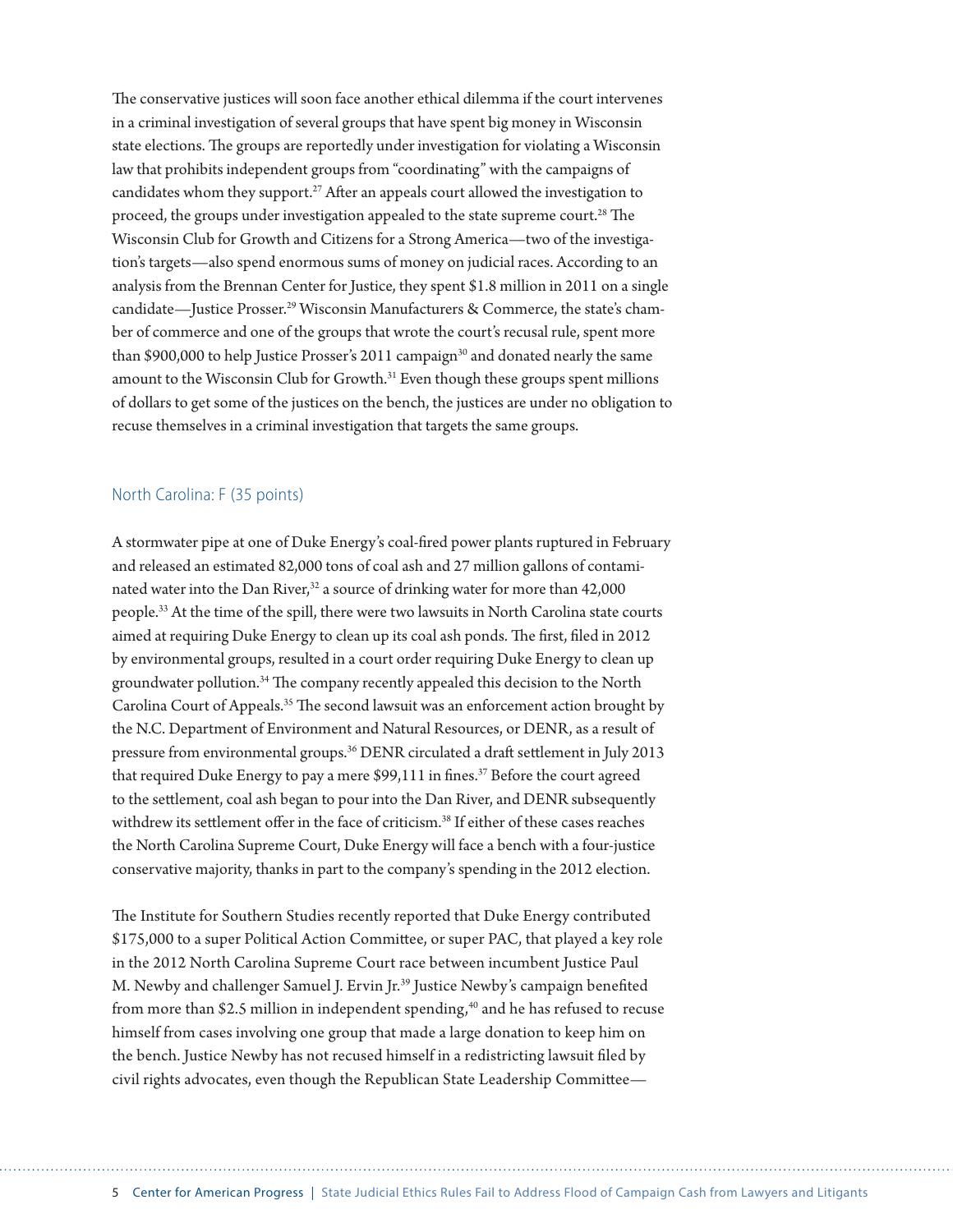the group that drew the redistricting map at issue—contributed nearly half of the \$2.5 million in independent expenditures that supported his campaign.<sup>41</sup> The same Republican group recently announced plans to spend big on judicial races in North Carolina and other states in 2014.42

Justice Newby could soon preside over a case involving Duke Energy's 2012 merger with Progress Energy. The two companies completed a \$32 billion merger on July 2, 2012, becoming the largest electric utility in the United States.<sup>43</sup> The North Carolina Waste Awareness and Reduction Network, or NC WARN, was skeptical of Duke Energy's claims that the merger would lead to \$650 million in savings for its customers<sup>44</sup> and challenged the North Carolina Utilities Commission's approval of the merger. NC WARN argued that the commission did not require the two companies to disclose information about whether the merger was in the best interest of customers, including information on billions of dollars in planned repairs to nuclear power plants. According to NC WARN, these costs would be passed on to the merged company's customers.<sup>45</sup> The court of appeals upheld the commission's approval in a unanimous opinion,<sup>46</sup> but NC WARN plans to take the case to the North Carolina Supreme Court.<sup>47</sup>

Although the North Carolina Code of Judicial Conduct suggests that "a judge should disqualify himself/herself in a proceeding in which the judge's impartiality may reasonably be questioned," the code was amended in 2003 to remove the instruction to "avoid ... the appearance of impropriety" from Canon 2.<sup>48</sup> Justice Newby alone decides whether to recuse himself in cases involving those who gave hundreds of thousands of dollars to help keep him on the bench.<sup>49</sup> Duke Energy could soon find itself before Justice Newby for the merger or the coal ash spills, and until the North Carolina legislature or the state supreme court strengthens the state's judicial ethics rules to address campaign cash, major campaign donors will continue to face judges whom they helped elect.

#### Alabama: F (50 points)

Alabama received a failing grade but would have passed, if not for a recent change to its ethics laws. The Alabama state legislature recently repealed a law that required judges to recuse themselves in any cases involving litigants or attorneys who donated more than \$4,000 to their campaigns and replaced this rule with a much lower standard. The nowrepealed mandatory recusal law was passed in the wake of the 1994 election, in which one law firm contributed more than \$60,000 to five state supreme court candidates, including a \$25,500 donation to one candidate.<sup>50</sup> The legislature's 1995 mandatory recusal law, however, was never actually enforced.51 The campaign cash continued to flow from litigants and attorneys. Lawyers and litigants gave tens of thousands of dollars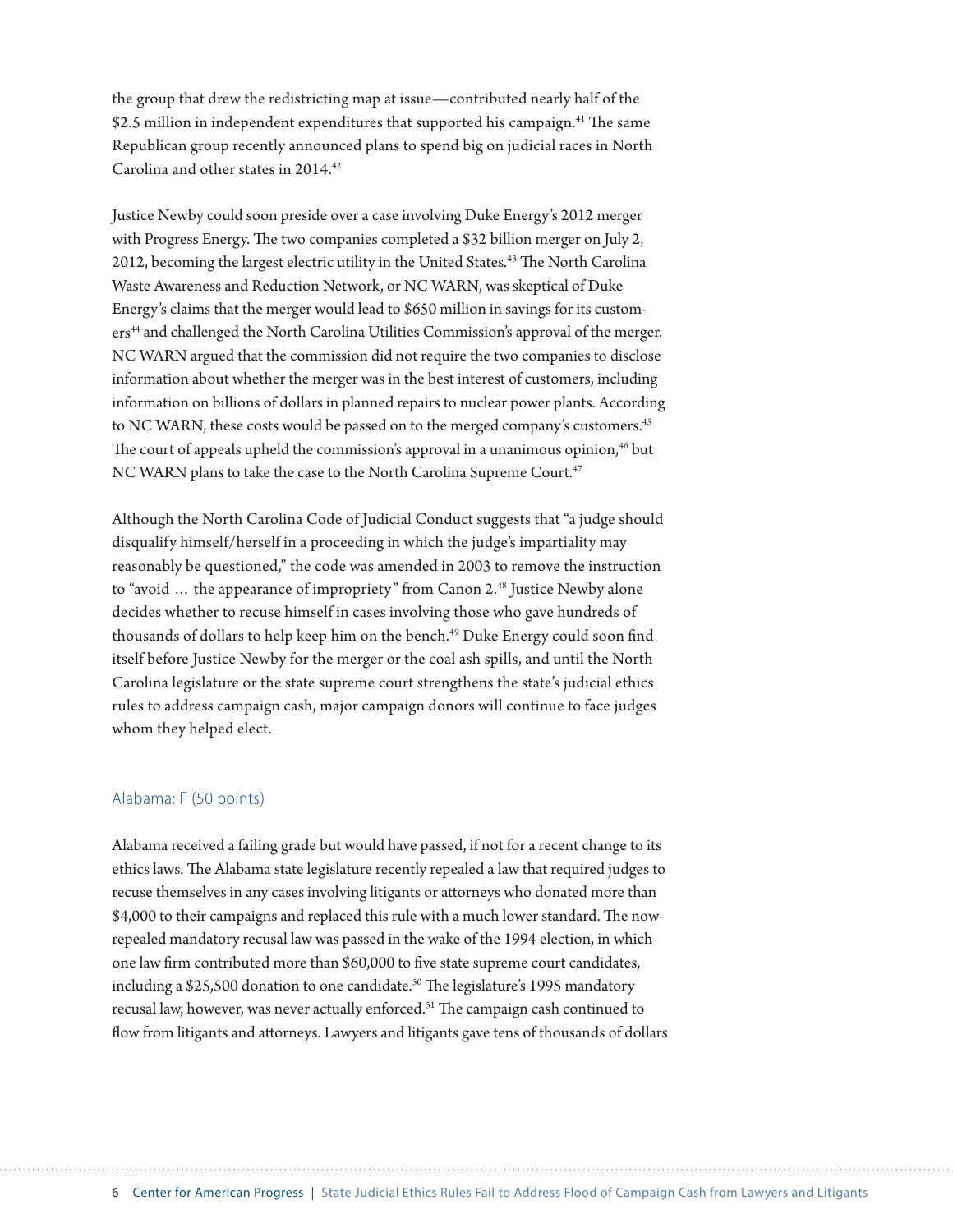to the campaigns of judges hearing their cases, and the justices could ignore the mandatory recusal rule with impunity.<sup>52</sup> One Alabama law firm, Cunningham Bounds, contributed \$27,000 to the 2012 campaign of Chief Justice Roy Moore, according to *The Birmingham News*. 53 Chief Justice Moore, who was re-elected to a position from which he was ousted a decade earlier for defying a federal court order, then voted in favor of a Cunningham Bounds client in a 2013 case.<sup>54</sup>

Rather than requiring recusal for campaign cash, the new Alabama law creates a "rebuttable presumption" that recusal is required for cases involving donors who contributed more than a certain percentage of a judge's campaign contributions—10 percent for appellate court judges and justices and a higher threshold for lower court judges.<sup>55</sup> Based on the average contributions for the eight victorious candidates in the past two supreme court elections, this would mean recusal is only required when litigants or attorneys contribute more than \$50,000.<sup>56</sup> For the four high court candidates who defeated an opponent in the past two general elections, 10 percent of their campaign contributions equal around \$85,000.<sup>57</sup> The new rule will only require recusal for cases involving a few donors who give enormous amounts of money. Instead of demanding implementation of a rule that could ensure judicial integrity, the legislature decided to allow judges to decide cases involving those who give tens of thousands of dollars to their campaigns.

#### Ohio: F (35 points)

Lisa Huff was severely injured by a falling tree limb during a heavy thunderstorm in 2004.58 The tree that struck Huff stood about 20 feet from utility lines maintained by an electrical utility company.<sup>59</sup> It had been three years since the tree had been inspected.<sup>60</sup> Huff and her husband brought suit against the utility company and FirstEnergy, its parent company and primary shareholder, for negligence in failing to inspect or maintain the tree.<sup>61</sup> The trial court threw out the suit,<sup>62</sup> but the state court of appeals reversed this decision.<sup>63</sup> The Ohio Supreme Court denied the company's appeal on August 25, 2010, citing a lack of jurisdiction.<sup>64</sup>

In the next two months, FirstEnergy, its affiliates, and their employees contributed \$12,100 to Chief Justice Maureen O'Connor<sup>65</sup> and \$6,675 to Justice Judith Ann Lanzinger, according to the National Institute on Money in State Politics.<sup>66</sup> On October 27, 2010, the state supreme court agreed to reconsider the power company's appeal. $67$ The court then issued a 7-0 opinion, ruling in favor of FirstEnergy and the other defendants.68 Huff later filed a federal lawsuit alleging that FirstEnergy circumvented judicial campaign contribution limits through the use of a "straw donor scheme" to contribute more than the maximum amount allowed to five members of the court.<sup>69</sup> A federal judge dismissed the lawsuit in September 2013, citing recent U.S. Supreme Court cases that heightened the requirements for plaintiffs filing lawsuits, even pro se plaintiffs similar to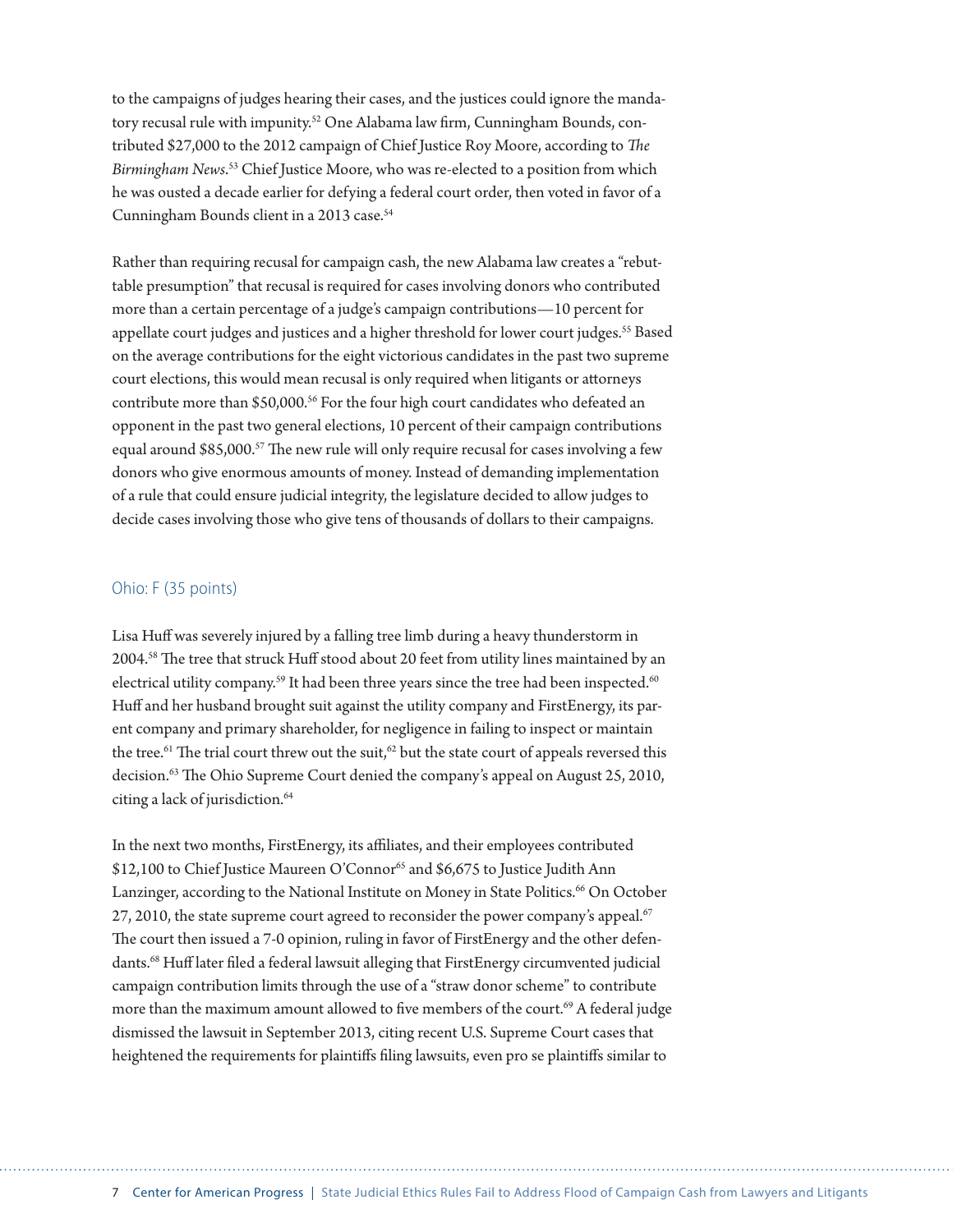the Huffs.70 Justice Bill O'Neill, who won a seat on the court in 2012 after railing against the influence of campaign cash, said during the campaign that FirstEnergy's donations were "an attempt to buy the court."71

A few years before Huff 's appeal, a 2006 *New York Times* article discussed campaign contributions from three companies that were before the Ohio Supreme Court as defendants in two class action lawsuits involving defective cars and toxic substances:<sup>72</sup>

*Justice [Terrence] O'Donnell accepted thousands of dollars from the political action committees of three companies that were defendants in the suits. … Weeks after winning his race, Justice O'Donnell joined majorities that handed the three companies significant victories.*<sup>73</sup>

In one of these cases, Justice O'Donnell provided the deciding vote.74 The *Times* examined 1,500 cases involving campaign contributors and found that O'Donnell "voted for his contributors 91 percent of the time," far higher than the court's average of 70 percent.75 The *Times* also found that, "In the 215 cases with the most direct potential conflicts of interest, justices recused themselves just nine times."76

The *Times* article quotes then-Chief Justice Thomas Moyer describing the court's standard as requiring recusal only when "sitting on the case is going to be perceived as just totally unfair." The Ohio Code of Judicial Conduct actually says, "A judge shall disqualify himself or herself in any proceeding in which the judge's impartiality *might reasonably*  be questioned" (emphasis added)<sup>77</sup>—a much broader standard than "perceived as just totally unfair." The rules state, however, that a judge's knowledge of campaign contributions or public support from a lawyer or litigant "does not, in and of itself, disqualify the judge."78 Ohio is failing to address the influence of campaign cash in courtrooms.

#### Nevada: F (45 points)

The Nevada Supreme Court established a commission in 2008 to examine the ABA model rules, which include a specific recusal threshold for campaign cash.<sup>79</sup> The state of Nevada could have earned a passing grade, but the commission voted not to adopt the ABA's threshold, recommending that the court await the U.S. Supreme Court's ruling in Caperton v. A.T. Massey Coal.<sup>80</sup> Six months after the *Caperton* ruling, the court adopted new judicial ethics rules that did not mention *Caperton* or specify when campaign contributions require recusal.81 A 2006 *Los Angeles Times* article described the Nevada judicial system as "a good-old-boy culture of cronyism and chumminess that accepted conflicts of interest as 'business as usual.'"82 A judicial candidate recently said in a sworn affidavit that a political consultant offered him "a bribe to withdraw from challenging" a certain judge in 2014, in the words of the *Las Vegas Review-Journal.*83 A Las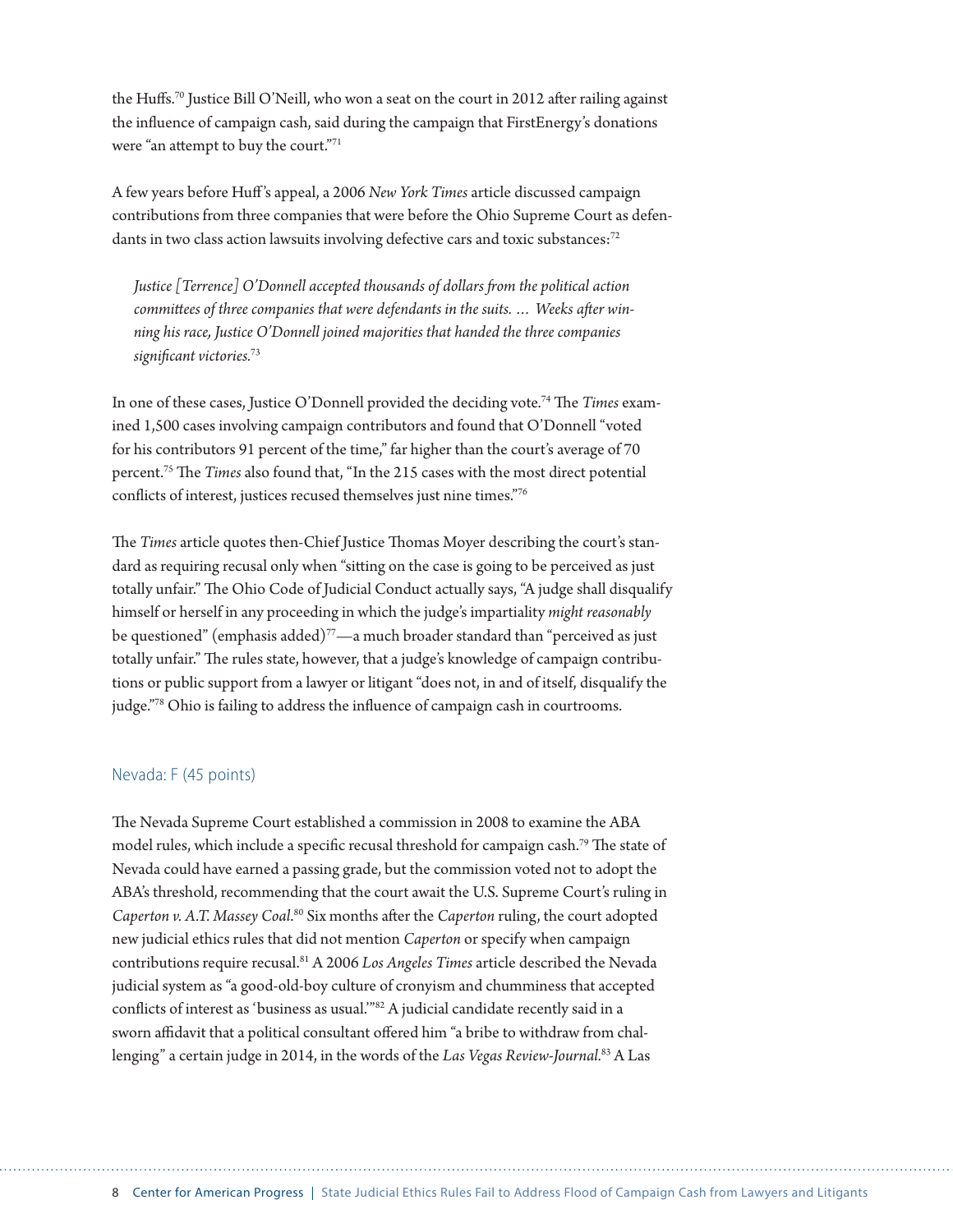Vegas attorney also claimed that a representative of casino billionaire Sheldon Adelson "offered substantial financial support" if he would run against a judge who recently fined Adelson's Sands Macao casino \$25,000 for an "intention to deceive the court."84

The state's casinos are among the biggest contributors to the campaigns of Nevada Supreme Court justices. Billionaire casino mogul Steve Wynn, whose name adorns buildings on the Las Vegas skyline, found his company before the state supreme court in 2013 to resolve a labor dispute. Wynn's casinos had instituted a policy requiring card dealers to share tips with their managers, prompting the dealers to organize a union.<sup>85</sup> A lower court ruled that the policy violated a state labor law, but the Nevada Supreme Court disagreed.<sup>86</sup>

The casino and tourism industries have also supported lawsuits seeking to strike down efforts to tax big businesses in order to finance the state's underfunded education system.<sup>87</sup> Wynn donated thousands of dollars to two state supreme court justices in 2008,<sup>88</sup> around the time that the court struck down two ballot initiatives to transfer public money from promoting tourism to education.<sup>89</sup> Casinos began spending more money in Nevada Supreme Court elections after a 2003 court ruling allowed the state legislature to raise taxes on casinos and other big businesses,<sup>90</sup> but these conflicts of interest are nothing new to lower courts.

A trial court judge recused himself in 1999 from hearing a lawsuit filed by homeowners whose land was seized through eminent domain for a private redevelopment project.<sup>91</sup> The plaintiffs asked the judge to recuse himself because several casinos that would benefit from the redevelopment project had donated to his campaign after the case was assigned to him.<sup>92</sup> But after three other judges recused themselves for similar reasons, the state supreme court ordered the original judge to hear the case. The high court noted "this recurring problem of campaign contributions" but said a rule requiring recusal due to campaign contributions would "severely and intolerably obstruct the conduct of judicial business."93 A 2012 CAP report described the ruling as an admission that "campaign cash from litigants and attorneys is so pervasive that requiring recusal would make it impossible for judges to do their jobs."<sup>94</sup> This dilemma, however, likely did not comfort the landowners who sought a judge whose impartiality could not be questioned because of campaign cash from casinos.

#### Michigan: D (75 points)

Before 2009, the Michigan Supreme Court was governed by an amorphous recusal standard implemented amid "a tradition of secrecy and inadequacy,"95 in the words of one justice. The court was experiencing a turbulent time in which campaign cash poured in and majority control shifted from the liberal faction to the conservative faction and back again. The justices were sharply and bitterly divided over the question of when they should recuse themselves.<sup>96</sup> In 2006, a conservative justice described a colleague's call for stronger recusal rules as "an unwarranted and intentionally personal diatribe" that was intended "to denounce and injure" the conservative justices.<sup>97</sup>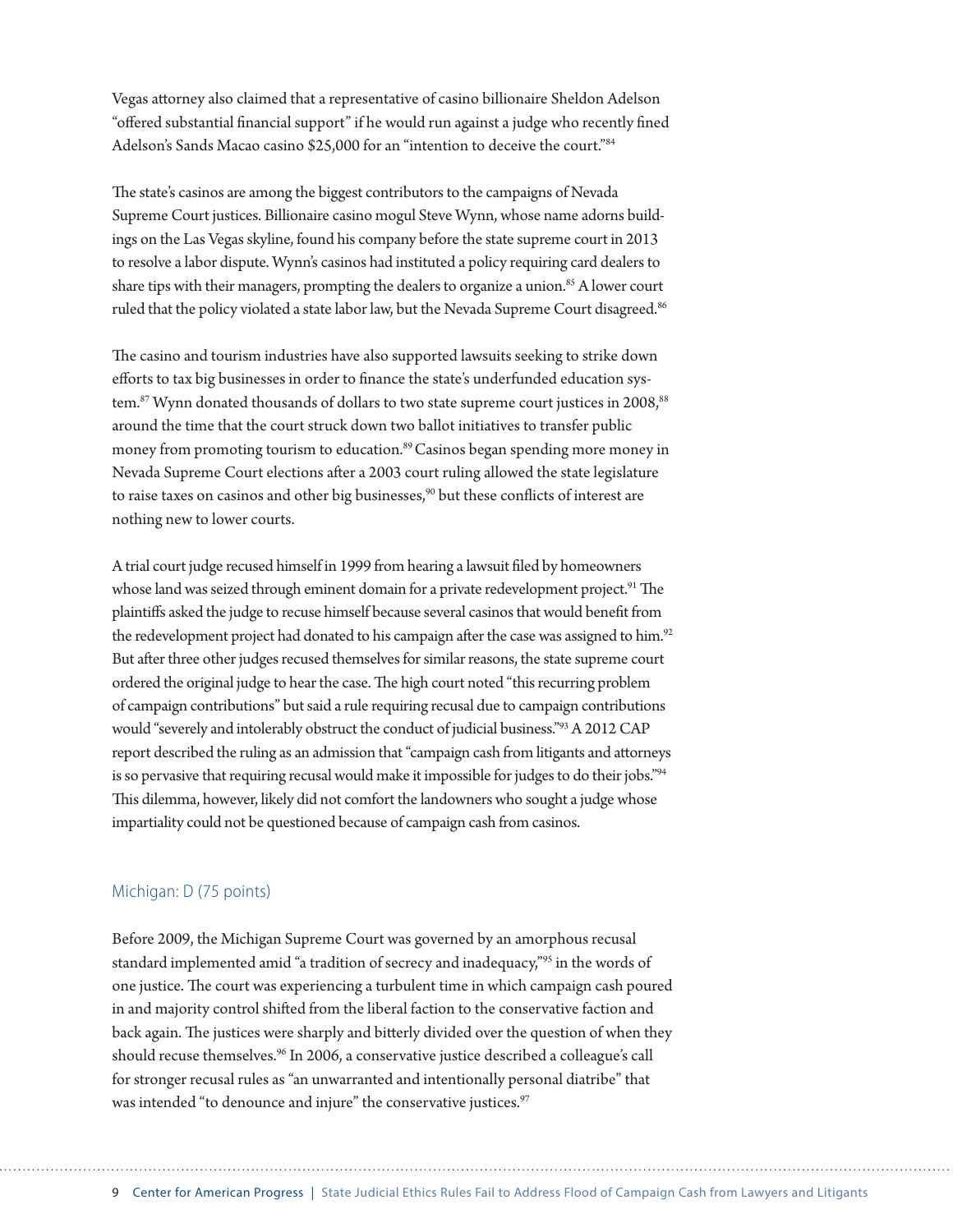The court implemented new rules in 2009 that require recusal for "the appearance of impropriety." The justices must also respond in writing to requests for their recusal, and the party requesting recusal can ask the entire court to review an individual justice's decision not to recuse.<sup>98</sup> Two of the court's seven justices, however, have refused to rule on motions to recuse their colleagues. Former Justice Maura Corrigan argued that the new standard "effectively gives a majority of justices carte blanche to disqualify their colleagues simply by articulating its impressions of why a challenged justice's participation appeared improper, without regard to the existence of the traditional, more objective grounds for recusal such as personal bias, involvement in the case, or economic interest in the case."99 Justice Corrigan said the rule "nullifies the electoral choice of the people of Michigan by permitting the Court to decide which justices may participate in a given case."<sup>100</sup>

#### A 2012 CAP report stated:

*Justice Corrigan's objections are based on outdated notions of judicial impartiality … A personal financial stake in a case is no longer the only basis for demanding recusal. In Caperton, the U.S. Supreme Court quoted the then-existing version of the American Bar Association Model Code of Judicial Conduct, which instructed judges to avoid "the appearance of impropriety," and the Court noted that this rule has been adopted by "almost every state." The Court explicitly did not find any actual bias or impartiality on the part of the judge in Caperton, but recusal was still required because of the risk of bias.*<sup>101</sup>

Despite Justice Corrigan's fears that one faction of the court could use the recusal process to disqualify justices in the other faction, the court's recent recusal decisions unlike other decisions<sup>102</sup>—have not broken down along ideological or partisan lines.<sup>103</sup> Her position does illustrate, however, why judges should not be left to police themselves when it comes to recusal. A majority on the court could revoke the rule at any time. A 2012 task force co-chaired by Justice Marilyn Kelly warned, "Michigan voters already believe that campaign spending has infected the decision-making of their judiciary."104

#### Conclusion

The results of this study should alarm anyone who cares about impartial justice. Given the exponential increase in campaign cash in recent decades, justices in state supreme courts across America are hearing more and more cases that involve their campaign contributors. Polls show that this is causing the public to doubt judicial impartiality.105

States have failed to heed the American Bar Association's call for mandatory recusal. If Americans insist on electing their judges, they must also pressure elected judges and legislators to ensure that campaign cash does not sway judges or cause the public to think that it does. Voters must demand that their representatives ensure that litigants who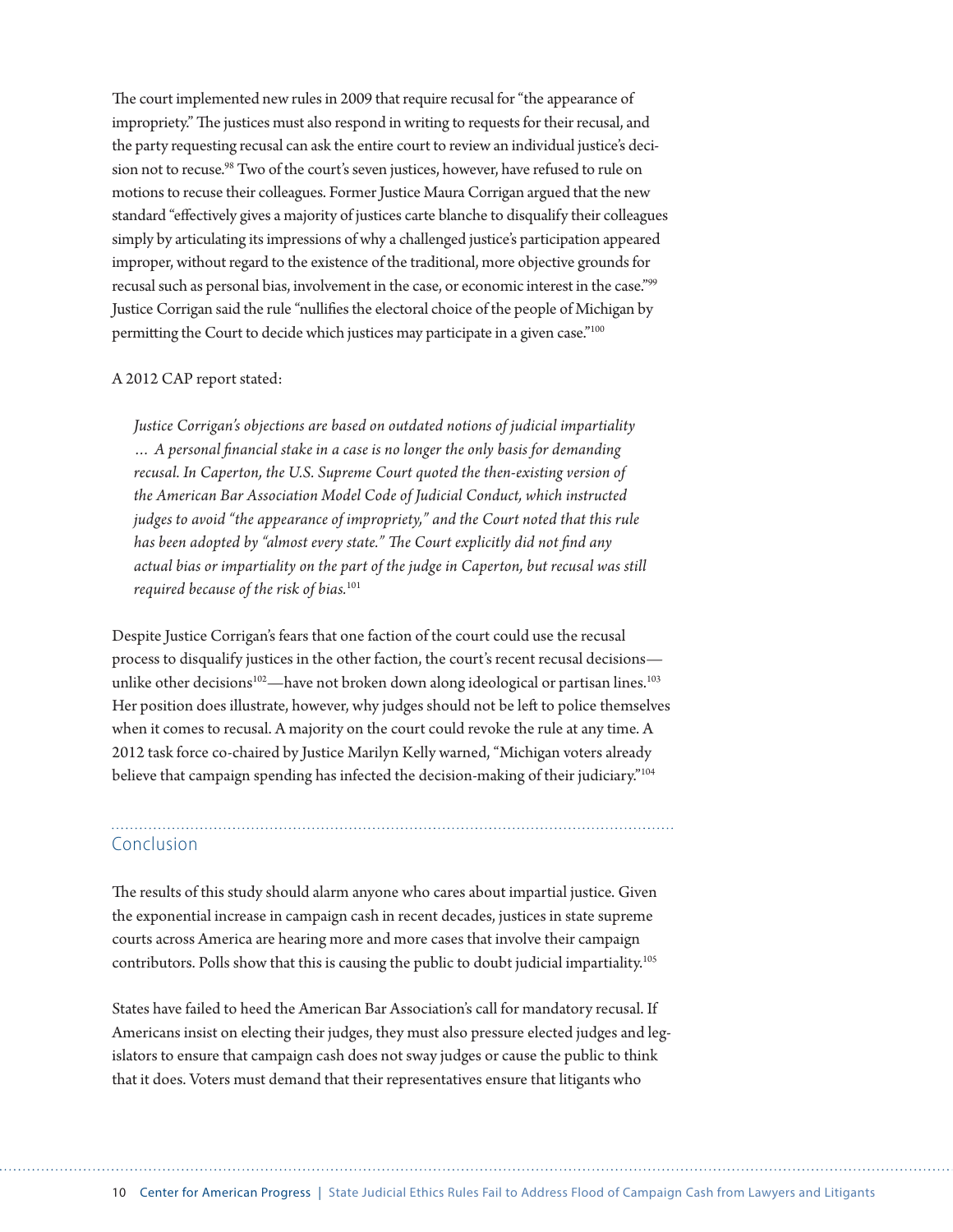have contributed money to judges cannot buy favorable treatment. Litigants who sue large corporations—such as Lisa Huff in Ohio and Hugh Caperton in West Virginia could face judges who rely on the defendants' campaign cash for their political futures. If judges favor their campaign donors, then those litigants who do not have the money to contribute cannot expect equal treatment.

*Billy Corriher is the Director of Research for Legal Progress at the Center for American Progress, where his work focuses on state courts and the influence of political contributions on judges. Jake Paiva is an intern with Legal Progress. He received his bachelor's degree in sociology from New College of Florida in 2013.*

*Brent de Beaumont, a former intern with Legal Progress, contributed to the Ohio section of this brief.*

**\*Correction: June 6, 2014:** *Corrections and updates have been made to reflect that Utah received 15 points in the "campaign cash as a basis for recusal" category and therefore tied with California for the highest grade.*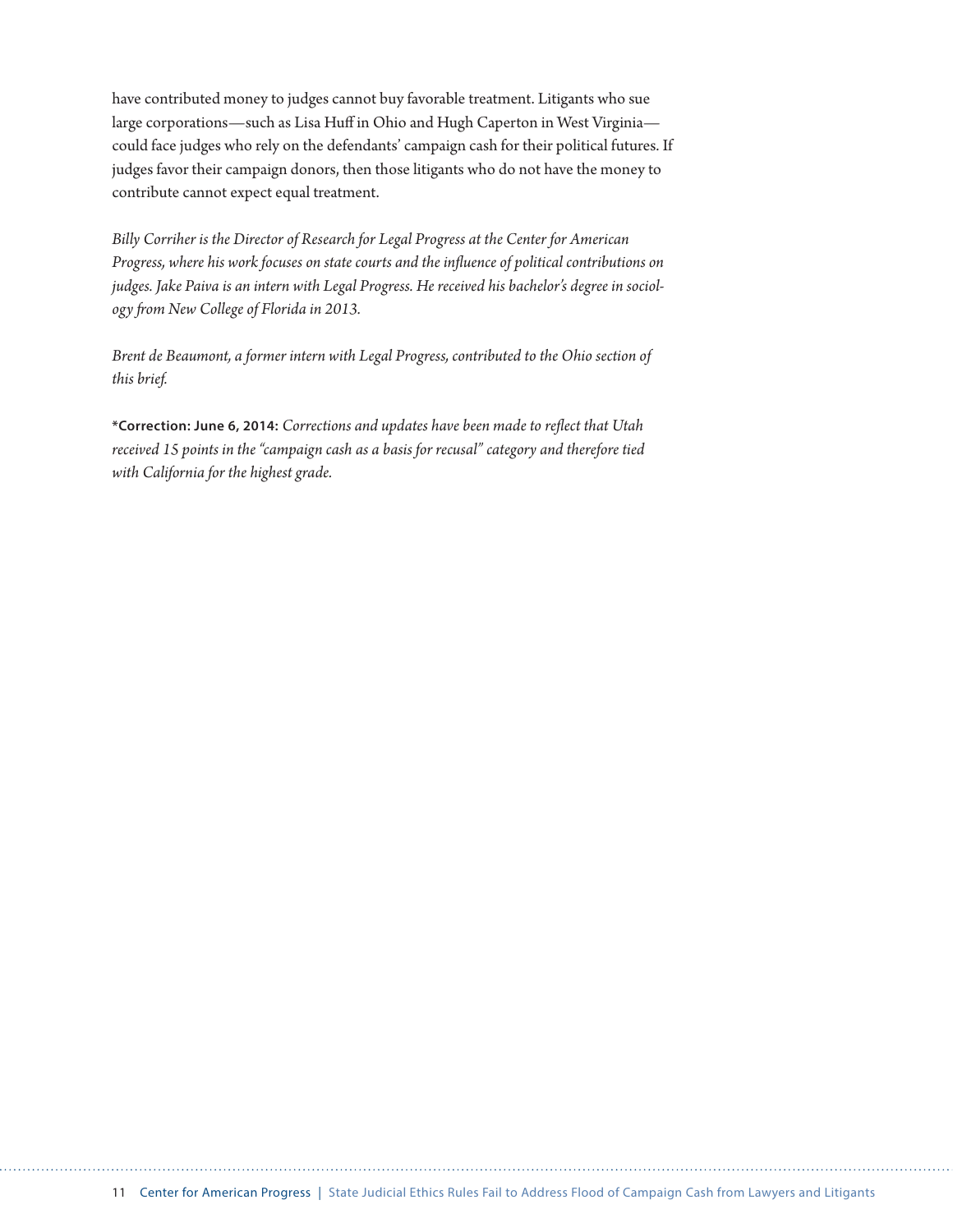### Appendix A: Grading criteria

- I. Is campaign cash listed as a basis for recusal? (15 points possible)
	- If recusal is required for a specific dollar amount in contributions to the judge's campaign, the state receives full credit. (15 points)
	- If recusal is required for contributions in excess of a reasonable contribution limit, the state receives partial credit. (10 points)
	- If the recusal rules, commentary, ethics agency rulings, or case law mention contributions to the judge's campaign as a potential basis for recusal, the state receives partial credit. (5 points)
	- If there is no mention of campaign contributions as a basis for recusal in the recusal rules, commentary, ethics agency rulings, or case law, the state receives no credit. (0 points)
	- If the recusal rules explicitly state that campaign cash may never be the basis for recusal, points are deducted from the state's score. (-5 points)
- II. Is independent spending listed as a basis for recusal? (15 points possible)
	- If recusal is required for a specific dollar amount in independent expenditures, the state receives full credit. (15 points)
	- If the recusal rules, commentary, ethics agency rulings, or case law mention independent expenditures as a potential basis for recusal, the state receives partial credit. (5 points)
	- If there is no mention of independent expenditures as a basis for recusal in the recusal rules, commentary, ethics agency rulings, or case law, the state receives no credit. (0 points)

III.How does the decision-making process for recusal work? (15 points possible)

- If any entity besides the judges at issue—such as an entire court, a lower court, or an independent entity—makes the initial decision, the state receives full credit. (15 points)
- If the entire court or an independent entity can review a decision not to recuse, the state receives partial credit. (10 points)
- If the judge in question alone makes the decision, the state receives no credit. (0 points)
- IV. Is the judge required to respond to motions for disqualification on the record? (15 points possible)
	- If the judge is required to disclose on the record the basis of his or her disqualification, the state receives full credit. (15 points)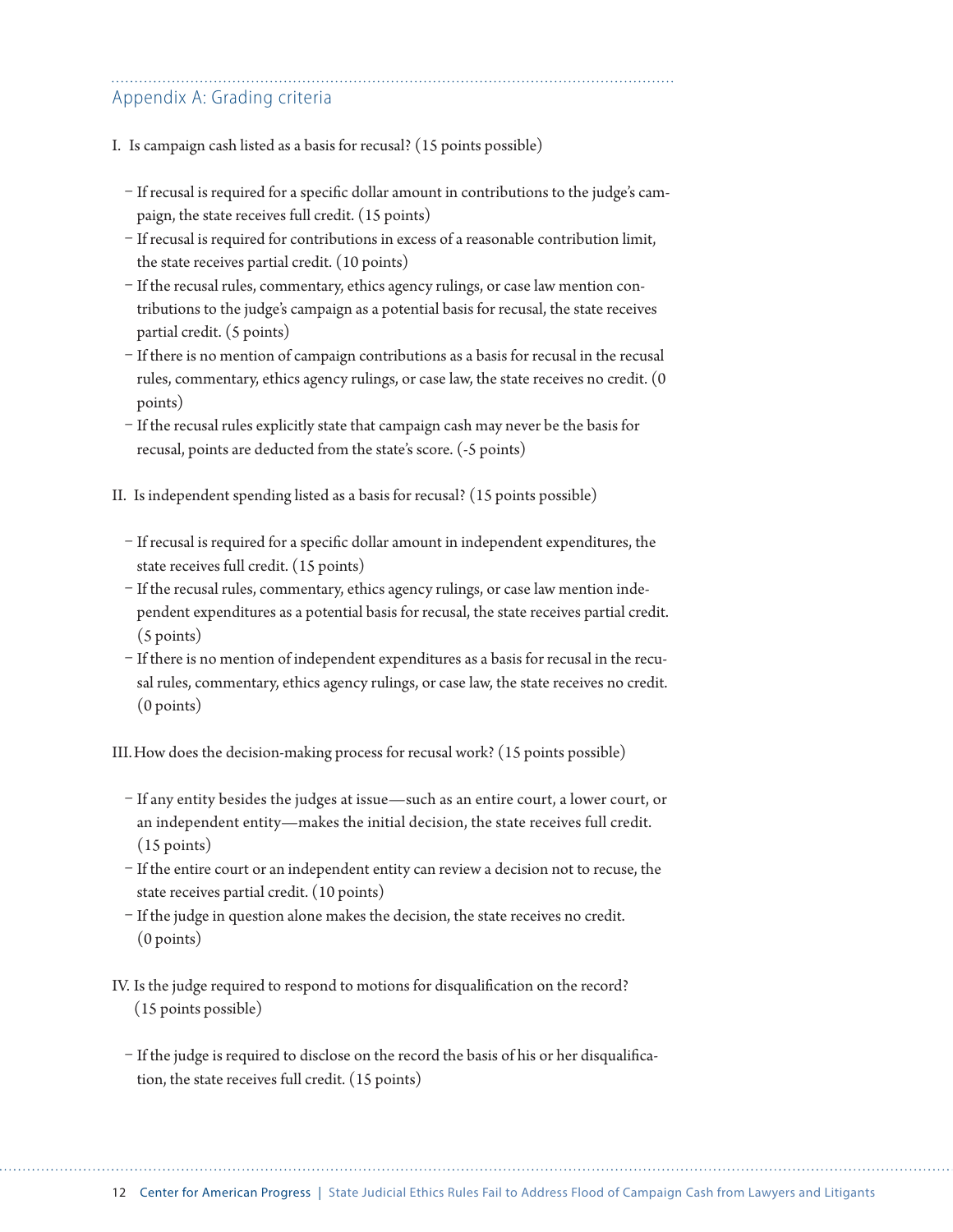- If the judge is required to respond on the record the basis of his or her disqualification in order to waive disqualification, the state receives partial credit. (10 points)
- If the judge is only required to respond in writing and is not required to provide a reason, the state receives partial credit. (5 points)
- If the judge is not required to respond in writing, the state receives no credit. (0 points)
- V. Is the judge required to disclose campaign contributions on the record? (15 points possible)
	- If the judge is required to disclose campaign contributions on the record, the state receives full credit. (15 points)
	- If the judge is required to disclose campaign contributions on the record in order to waive disqualification, the state receives partial credit. (10 points)
	- If the judge is required to disclose any information that could be relevant to disqualification, the state receives partial credit. (5 points)
	- If the court rules, commentary, and case law do not require the judge to disclose campaign contributions on the record, the state receives no credit. (0 points)
- VI.Does the state require judges to recuse themselves from cases that raise "the appearance of bias?" (10 points possible)
	- If the state requires recusal for the appearance of bias, the state receives full credit. (10 points)
	- If the state requires recusal only for actual bias, the state receives no credit. (0 points)

VII. Does the state allow peremptory disqualification? (10 points possible)

- If the state allows peremptory disqualification without a showing of prejudice or another cause, the state receives full credit. (10 points)
- If the state allows peremptory disqualification only upon a showing of prejudice or another cause, the state receives partial credit. (5 points)
- If the state does not allow peremptory disqualification, the state receives no credit. (0 points)

VIII. Are parties able to waive recusal? (5 points possible)

- If recusal may be waived if all parties and lawyers agree, independently of judges' participation, the state receives partial credit. (5 points)
- If the ability to waive is not mentioned in court rules, commentary, or case law, the state receives no credit. (0 points)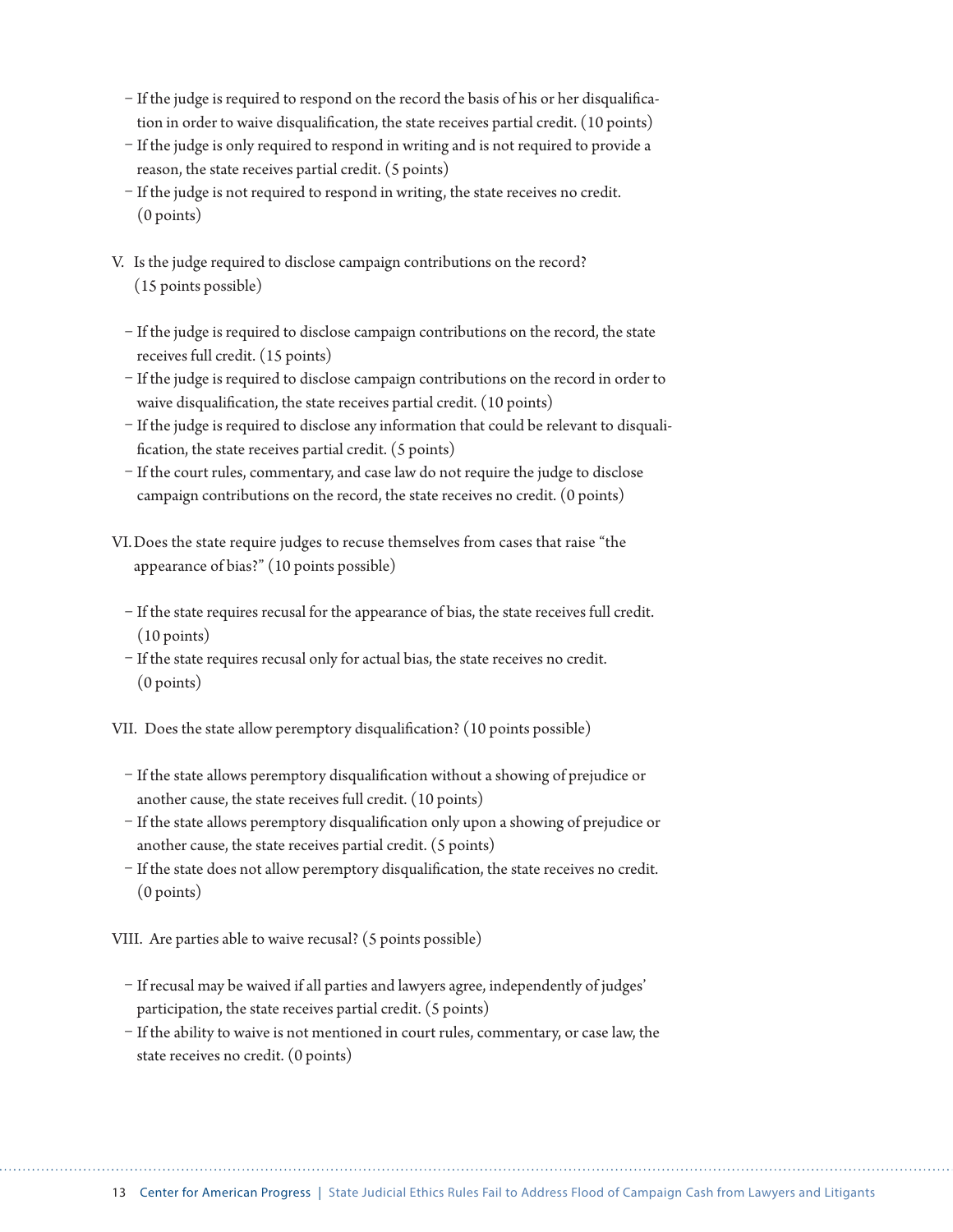#### Appendix B: Detailed scoring

#### **TABLE 1 Most States Flunk a Test of Their Recusal Rules**

States have failed to strengthen their judicial ethics rules to address the growth in campaign cash

|                | Campaign<br>cash as a<br>basis for<br>recusal<br>(15 points) | Independent<br>spending as<br>a basis for<br>recusal<br>(15 points) | Judge's<br>decision<br>or others'<br>decision<br>(15 points) | <b>Require</b><br>judges to<br>respond in<br>the record<br>$(15$ points) | <b>Require judges</b><br>to disclose<br>writing or on contributions<br>on the record<br>$(15$ points) | <b>Impartiality</b><br>"might<br>reasonably be<br>questioned"<br>$(10$ points) | <b>Right to</b><br>peremptory<br>recusal<br>$(10$ points) | <b>Allow the</b><br>parties to<br>waive recusal<br>(5 points) | <b>Total</b> |
|----------------|--------------------------------------------------------------|---------------------------------------------------------------------|--------------------------------------------------------------|--------------------------------------------------------------------------|-------------------------------------------------------------------------------------------------------|--------------------------------------------------------------------------------|-----------------------------------------------------------|---------------------------------------------------------------|--------------|
| Alabama        | 5                                                            | 5                                                                   | 10                                                           | 10                                                                       | 5                                                                                                     | 10                                                                             | $\pmb{0}$                                                 | 5                                                             | 50           |
| Alaska         | 5                                                            | $\pmb{0}$                                                           | 10                                                           | 15                                                                       | 5                                                                                                     | 10                                                                             | 5                                                         | 5                                                             | 55           |
| Arizona        | 10                                                           | $\pmb{0}$                                                           | 15                                                           | $10$                                                                     | 5                                                                                                     | 10                                                                             | 5                                                         | 5                                                             | 60           |
| Arkansas       | $-5$                                                         | $\pmb{0}$                                                           | 10                                                           | 15                                                                       | 5                                                                                                     | 10                                                                             | 0                                                         | 5                                                             | 40           |
| California     | 15                                                           | $\mathbf 0$                                                         | 15                                                           | $10$                                                                     | 15                                                                                                    | 10                                                                             | 5                                                         | 5                                                             | 75           |
| Colorado       | 5                                                            | $\pmb{0}$                                                           | 10                                                           | $10\,$                                                                   | 5                                                                                                     | 10                                                                             | 0                                                         | 5                                                             | 45           |
| Florida        | $\pmb{0}$                                                    | $\mathbf 0$                                                         | 15                                                           | 15                                                                       | 5                                                                                                     | 10                                                                             | $\pmb{0}$                                                 | 5                                                             | 50           |
| Georgia        | 10                                                           | 5                                                                   | 15                                                           | $10\,$                                                                   | 15                                                                                                    | 10                                                                             | 0                                                         | 5                                                             | 70           |
| Idaho          | $\mathbf 0$                                                  | $\mathbf 0$                                                         | $\pmb{0}$                                                    | $\pmb{0}$                                                                | $\sqrt{5}$                                                                                            | $\pmb{0}$                                                                      | $10\,$                                                    | $\pmb{0}$                                                     | 15           |
| Illinois       | $\pmb{0}$                                                    | $\pmb{0}$                                                           | 15                                                           | $10\,$                                                                   | $\pmb{0}$                                                                                             | 10                                                                             | 0                                                         | 5                                                             | 40           |
| Indiana        | 5                                                            | $\mathbf 0$                                                         | $\pmb{0}$                                                    | $\pmb{0}$                                                                | 5                                                                                                     | 10                                                                             | $10$                                                      | $\pmb{0}$                                                     | 30           |
| lowa           | 5                                                            | 5                                                                   | $\pmb{0}$                                                    | $10\,$                                                                   | 5                                                                                                     | 10                                                                             | 0                                                         | 5                                                             | 40           |
| Kansas         | 5                                                            | $\mathbf 0$                                                         | 10                                                           | 10                                                                       | 5                                                                                                     | 10                                                                             | 5                                                         | 5                                                             | 50           |
| Kentucky       | $\mathbf 0$                                                  | 0                                                                   | 15                                                           | 15                                                                       | 5                                                                                                     | 10                                                                             | 0                                                         | $\pmb{0}$                                                     | 45           |
| Louisiana      | $\pmb{0}$                                                    | $\mathbf 0$                                                         | 15                                                           | 15                                                                       | $\pmb{0}$                                                                                             | 10                                                                             | $\pmb{0}$                                                 | $\pmb{0}$                                                     | 40           |
| Maryland       | $\pmb{0}$                                                    | $\pmb{0}$                                                           | $\pmb{0}$                                                    | $10$                                                                     | 5                                                                                                     | 10                                                                             | 0                                                         | 5                                                             | 30           |
| Michigan       | 5                                                            | 5                                                                   | 10                                                           | 15                                                                       | 15                                                                                                    | 10                                                                             | 5                                                         | 5                                                             | 70           |
| Minnesota      | 5                                                            | 0                                                                   | 15                                                           | $10\,$                                                                   | 5                                                                                                     | 10                                                                             | $10$                                                      | 5                                                             | 60           |
| Mississippi    | 5                                                            | 5                                                                   | 10                                                           | 10                                                                       | 5                                                                                                     | 10                                                                             | $\pmb{0}$                                                 | 5                                                             | 50           |
| Missouri       | 5                                                            | 5                                                                   | $\pmb{0}$                                                    | $10$                                                                     | $\pmb{0}$                                                                                             | 10                                                                             | $10$                                                      | 5                                                             | 45           |
| Montana        | $\pmb{0}$                                                    | $\mathbf 0$                                                         | 15                                                           | $\pmb{0}$                                                                | $10\,$                                                                                                | 10                                                                             | $10$                                                      | 5                                                             | 50           |
| Nebraska       | 5                                                            | $\pmb{0}$                                                           | $\pmb{0}$                                                    | $10$                                                                     | 5                                                                                                     | 10                                                                             | 0                                                         | 5                                                             | 35           |
| Nevada         | $-5$                                                         | $\mathbf 0$                                                         | 15                                                           | 10                                                                       | $\pmb{0}$                                                                                             | 10                                                                             | $10$                                                      | 5                                                             | 45           |
| New Mexico     | 5                                                            | 5                                                                   | $\pmb{0}$                                                    | 10                                                                       | 5                                                                                                     | 10                                                                             | 10                                                        | 5                                                             | 50           |
| New York       | 15                                                           | $\mathbf 0$                                                         | 15                                                           | 10                                                                       | $5\overline{)}$                                                                                       | 10                                                                             | $\pmb{0}$                                                 | 5                                                             | 60           |
| North Carolina | $\pmb{0}$                                                    | $\pmb{0}$                                                           | $\mathbf 0$                                                  | $10\,$                                                                   | $10\,$                                                                                                | $10\,$                                                                         | $\pmb{0}$                                                 | 5                                                             | 35           |
| North Dakota   | $5\phantom{.0}$                                              | $\mathbf 0$                                                         | $\mathbf 0$                                                  | $10\,$                                                                   | $\sqrt{5}$                                                                                            | $10\,$                                                                         | $10\,$                                                    | $5\phantom{.0}$                                               | 45           |
| Ohio           | $-5$                                                         | $\mathbf 0$                                                         | $10\,$                                                       | 10                                                                       | 5                                                                                                     | $10\,$                                                                         | 0                                                         | 5                                                             | 35           |
| Oklahoma       | 5                                                            | $5\,$                                                               | $10$                                                         | $10\,$                                                                   | $\pmb{0}$                                                                                             | $10\,$                                                                         | $\pmb{0}$                                                 | 5                                                             | 45           |
| Oregon         | $\pmb{0}$                                                    | $\pmb{0}$                                                           | $10\,$                                                       | $10\,$                                                                   | $\pmb{0}$                                                                                             | $10\,$                                                                         | $10\,$                                                    | 5                                                             | 45           |
| Pennsylvania   | $5\,$                                                        | $\overline{5}$                                                      | $\mathbf 0$                                                  | $10\,$                                                                   | $5\overline{)}$                                                                                       | $10\,$                                                                         | $\pmb{0}$                                                 | 5 <sup>5</sup>                                                | 40           |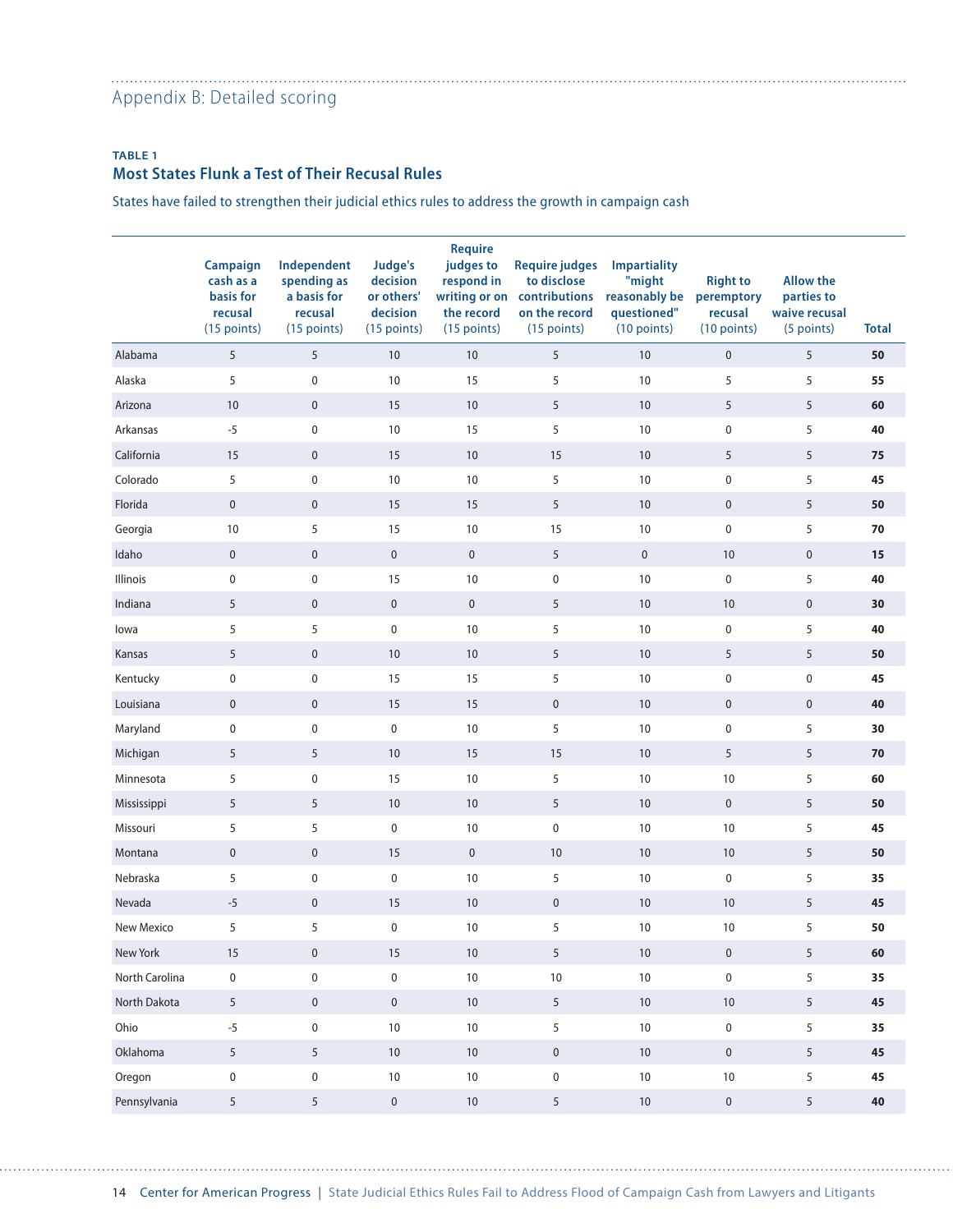|               | Campaign<br>cash as a<br>basis for<br>recusal<br>$(15$ points) | Independent<br>spending as<br>a basis for<br>recusal<br>$(15$ points) | Judge's<br>decision<br>or others'<br>decision<br>$(15$ points) | <b>Require</b><br>judges to<br>respond in<br>writing or on<br>the record<br>$(15$ points) | <b>Require judges</b><br>to disclose<br>contributions<br>on the record<br>$(15$ points) | <b>Impartiality</b><br>"might<br>reasonably be<br>questioned"<br>$(10$ points) | <b>Right to</b><br>peremptory<br>recusal<br>$(10$ points) | <b>Allow the</b><br>parties to<br>waive recusal<br>(5 points) | <b>Total</b> |
|---------------|----------------------------------------------------------------|-----------------------------------------------------------------------|----------------------------------------------------------------|-------------------------------------------------------------------------------------------|-----------------------------------------------------------------------------------------|--------------------------------------------------------------------------------|-----------------------------------------------------------|---------------------------------------------------------------|--------------|
| South Dakota  | $\mathbf 0$                                                    | $\mathbf 0$                                                           | $\mathbf 0$                                                    | 10                                                                                        | 5                                                                                       | 10                                                                             | 10                                                        | 5                                                             | 40           |
| Tennessee     | 10                                                             | 5                                                                     | $\pmb{0}$                                                      | 15                                                                                        | 5                                                                                       | 10                                                                             | 0                                                         | 5                                                             | 50           |
| Texas         | $\mathbf 0$                                                    | $\mathbf 0$                                                           | 10                                                             | 10                                                                                        | $\mathbf{0}$                                                                            | 10                                                                             | 0                                                         | 5                                                             | 35           |
| Utah*         | 15                                                             | 5                                                                     | 10                                                             | 15                                                                                        | 15                                                                                      | 10                                                                             | $\mathbf{0}$                                              | 5                                                             | 75           |
| Washington    | 5                                                              | 5                                                                     | 10                                                             | 15                                                                                        | 5                                                                                       | 10                                                                             | 10                                                        | 5                                                             | 65           |
| West Virginia | 5                                                              | $\mathbf{0}$                                                          | 15                                                             | 15                                                                                        | 5                                                                                       | 10                                                                             | $\mathbf{0}$                                              | $\mathbf{0}$                                                  | 50           |
| Wisconsin     | $-5$                                                           | $\mathbf 0$                                                           | $\mathbf 0$                                                    | 10                                                                                        | 5                                                                                       | 10                                                                             | 10                                                        | 5                                                             | 35           |
| Wyoming       | $\mathbf{0}$                                                   | $\mathbf{0}$                                                          | $\mathbf{0}$                                                   | 10                                                                                        | 5                                                                                       | 10                                                                             | 10 <sup>10</sup>                                          | 5                                                             | 40           |

**\*Correction: June 6, 2014:** Corrections and updates have been made to reflect that Utah received 15 points in the "campaign cash as a basis for recusal" category and therefore tied with California for the highest grade.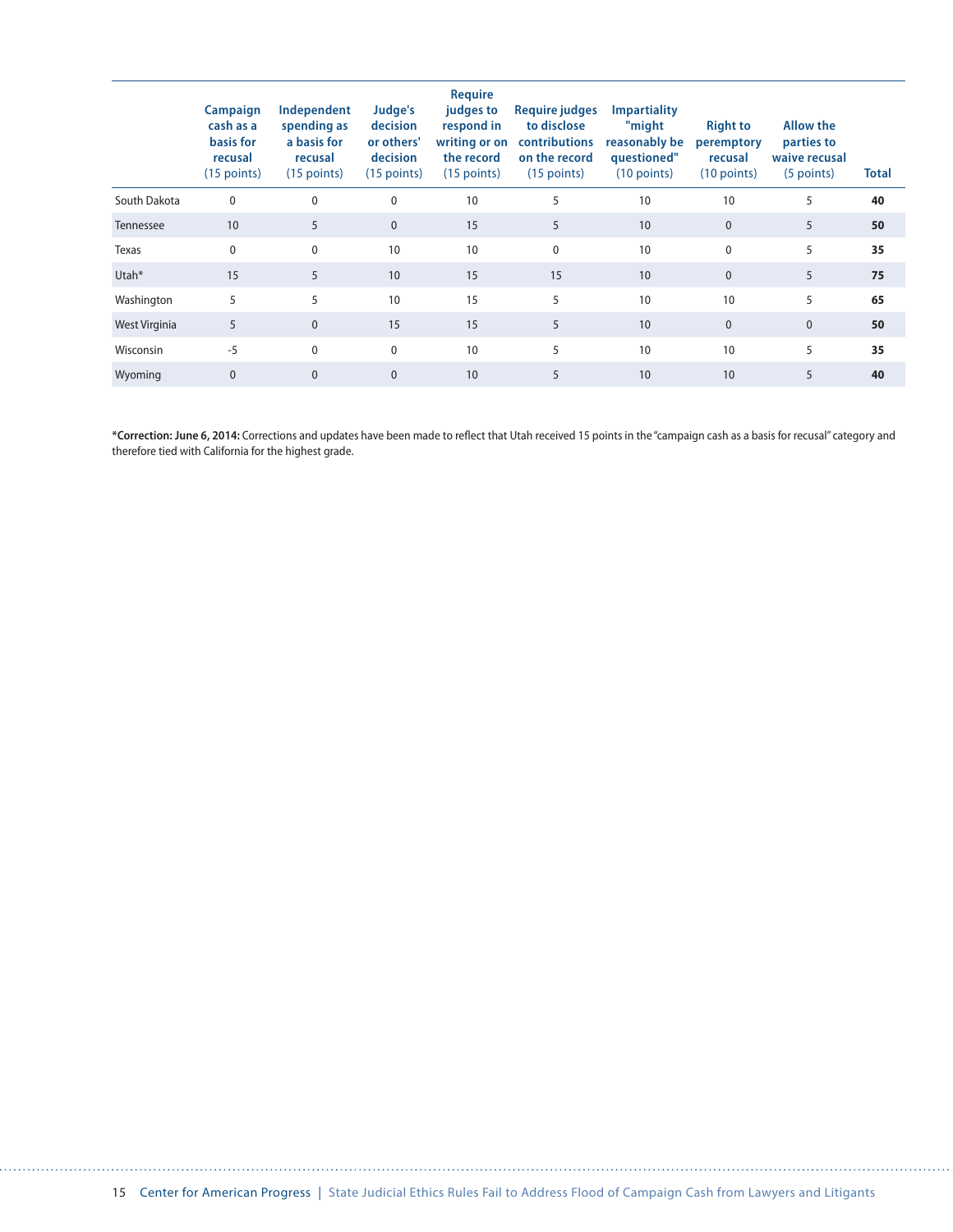## Appendix C: Citations for scoring

#### *Alabama*

Alabama H.B. 543 (2014); Alabama Rules of Judicial Administration Rule 13; Alabama Canons of Judicial Ethics Canon 3.

#### *Alaska*

Alaska Code of Judicial Conduct Canon 3; Alaska Code of Judicial Conduct Canon 5; Alaska Stat. § 22.20.020; Alaska Stat. § 22.20.022.

#### *Arizona*

Arizona Code of Judicial Conduct Rule 2.11; Arizona Code of Judicial Conduct Rule 4.4; Arizona Rev. Statutes § 12-409; Arizona Rules of Civil Procedure 42(f)(5).

#### *Arkansas*

Arkansas Code of Judicial Conduct 2.11; Arkansas Supreme Court & Court of Appeals Rule 6-4.

#### *California*

California Code of Civil Procedure § 170.1; California Code of Civil Procedure § 170.3; California Code of Civil Procedure § 170.4; California Code of Civil Procedure § 170.6.

#### *Colorado*

Colorado Code of Judicial Conduct Canon 2; Colorado Code of Judicial Conduct Canon 4; C.R.C.P. 97.

#### *Florida*

Florida Statutes § 38.02; Florida Code of Judicial Conduct Canon 3.

#### *Georgia*

Georgia Code of Judicial Conduct Rule 3; Supreme Court of Georgia Rule 26.

#### *Idaho*

Idaho Rules of Civil Procedure Rule 40(d)(2).

#### *Illinois*

Illinois Supreme Court Rule 63; Illinois Supreme Court Rule 67; 735 Illinois Compiled Statutes § 5/2-1001; 725 Illinois Compiled Statutes § 5/114-5.

#### *Indiana*

Indiana Code of Judicial Conduct 1.3; Indiana Code of Judicial Conduct 2.11; Indiana Code of Judicial Conduct 4.4; Indiana Trial Rule 79 (C); Indiana Trial Rule 76.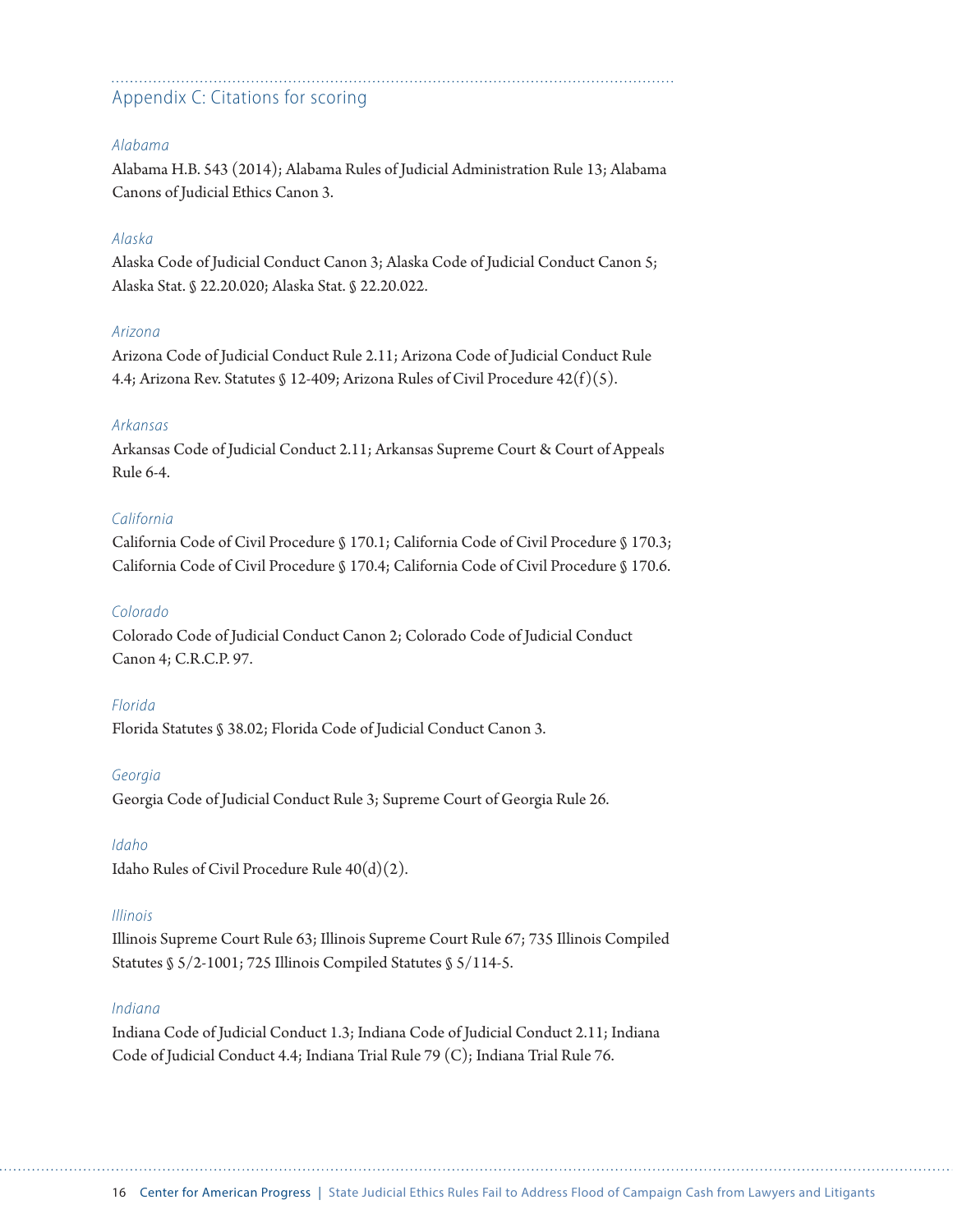#### *Iowa*

Iowa Code of Judicial Conduct Rule 51:2.11.

#### *Kansas*

Kansas Supreme Court Rules, Canon 2; Kansas Statutes Ann. § 20-311d.

#### *Kentucky*

Kentucky Supreme Court Rule 4.300; Kentucky Supreme Court Rule 4.090.

#### *Louisiana*

Louisiana Supreme Court Rule XXXVI; Louisiana Gen. Admin. Regulations § 5.

#### *Maryland*

Maryland Code of Judicial Conduct Rule 16-813.

#### *Michigan*

Michigan Court Rule 2.003; Michigan Judicial Ethics Opinions, JI-2, January 28, 1989.

#### *Minnesota*

Minnesota Code of Judicial Conduct Rule 4.4, Comments; Minnesota Code of Judicial Conduct Rule 2.11; Minnesota Rules of Civil Procedure 63.03; Minnesota Statutes § 542.16; Minnesota Rules of Civil Procedure 63.03.

#### *Mississippi*

Mississippi Code of Judicial Conduct Canon 3; Mississippi Code of Judicial Conduct Canon 5.

#### *Missouri*

Missouri Supreme Court Rule 2-4.2, Comment 1; Missouri Supreme Court Rule 2-2.11; Missouri Supreme Court Rule 51.05.

*Montana* Montana Code § 3-1-804.

#### *Nebraska*

Nebraska Code of Judicial Conduct § 5-304.4; Nebraska Code of Judicial Conduct § 5-302.11.

#### *Nevada*

*City of Las Vegas Downtown Redevelopment Agency v. Eighth Judicial District Court*, 5 P.3d 1059 (Nev. 2000); Nevada Commission on Judicial Discipline, Standing Committee on Judicial Ethics and Election Practices, Opinion JE02-001, March 14, 2002; Nevada Stat. Ann. § 1.225; Nevada Code of Judicial Conduct Rule 2.11; Nevada Supreme Court Rule 48.1.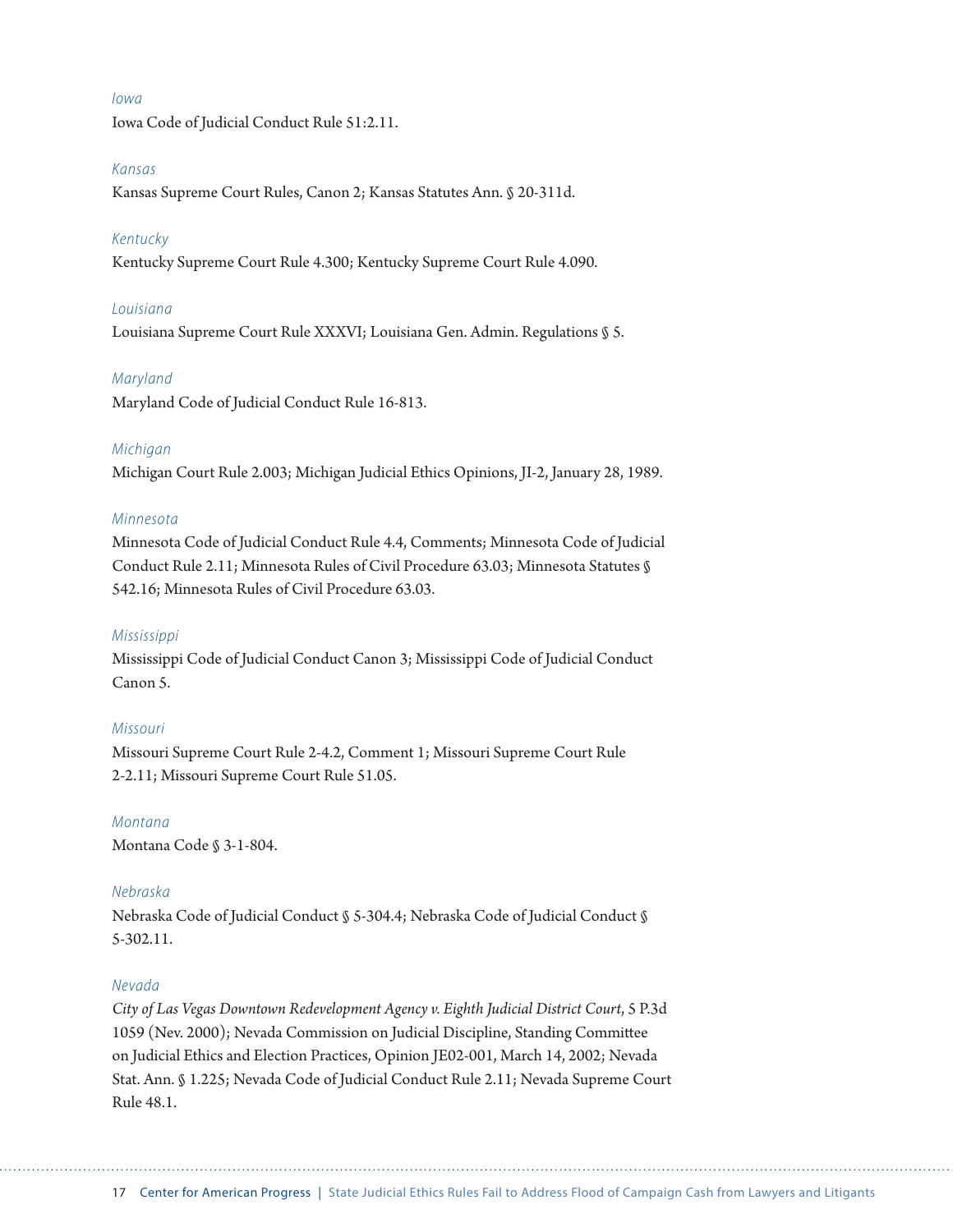#### *New Mexico*

New Mexico Code of Judicial Conduct Rule 21-211; New Mexico Code of Judicial Conduct, Comments and Terminology; New Mexico Stat. Ann. § 38-3-10.

#### *New York*

New York CLS Standards & Admin Pol § 151.1; New York Code of Judicial Conduct Canon 100.3.

#### *North Carolina*

North Carolina Code of Judicial Conduct Canon 3.

#### *North Dakota*

North Dakota Code of Judicial Conduct Rule 2.11.

#### *Ohio*

Ohio Judicial Rule 2.11; Ohio Judicial Rule 4.6.

#### *Oklahoma*

20 Oklahoma Statute § 1403; Oklahoma Code of Judicial Conduct Canon 2; *Ward v. Ward*, 895 P.2d 749, 751 (Okla. Civ. App. 1995).

#### *Oregon*

Oregon Code of Judicial Conduct Rule 2.11; Oregon Rev. Statutes § 14.260.

#### *Pennsylvania*

Pennsylvania Code of Judicial Conduct Rule 2.11.

#### *Tennessee*

Tennessee Code of Judicial Conduct Rule 2.11; Tennessee Code of Judicial Conduct Rule 2, Comments; Tennessee Supreme Court Rule 10.

#### *South Dakota*

South Dakota Codified Laws § 15-12-21; South Dakota Codified Laws § 15-12-22; *State v. Hoadley*, 651 N.W.2d 249, 257 (S.D. 2002); South Dakota Code of Judicial Conduct Canon 3.

#### *Texas*

Texas Code of Judicial Conduct Canon 2; Texas Code of Judicial Conduct Canon 3.

#### *Utah*

Utah Code of Judicial Conduct Rule 2.11; Utah Code of Judicial Conduct Rule 4.2.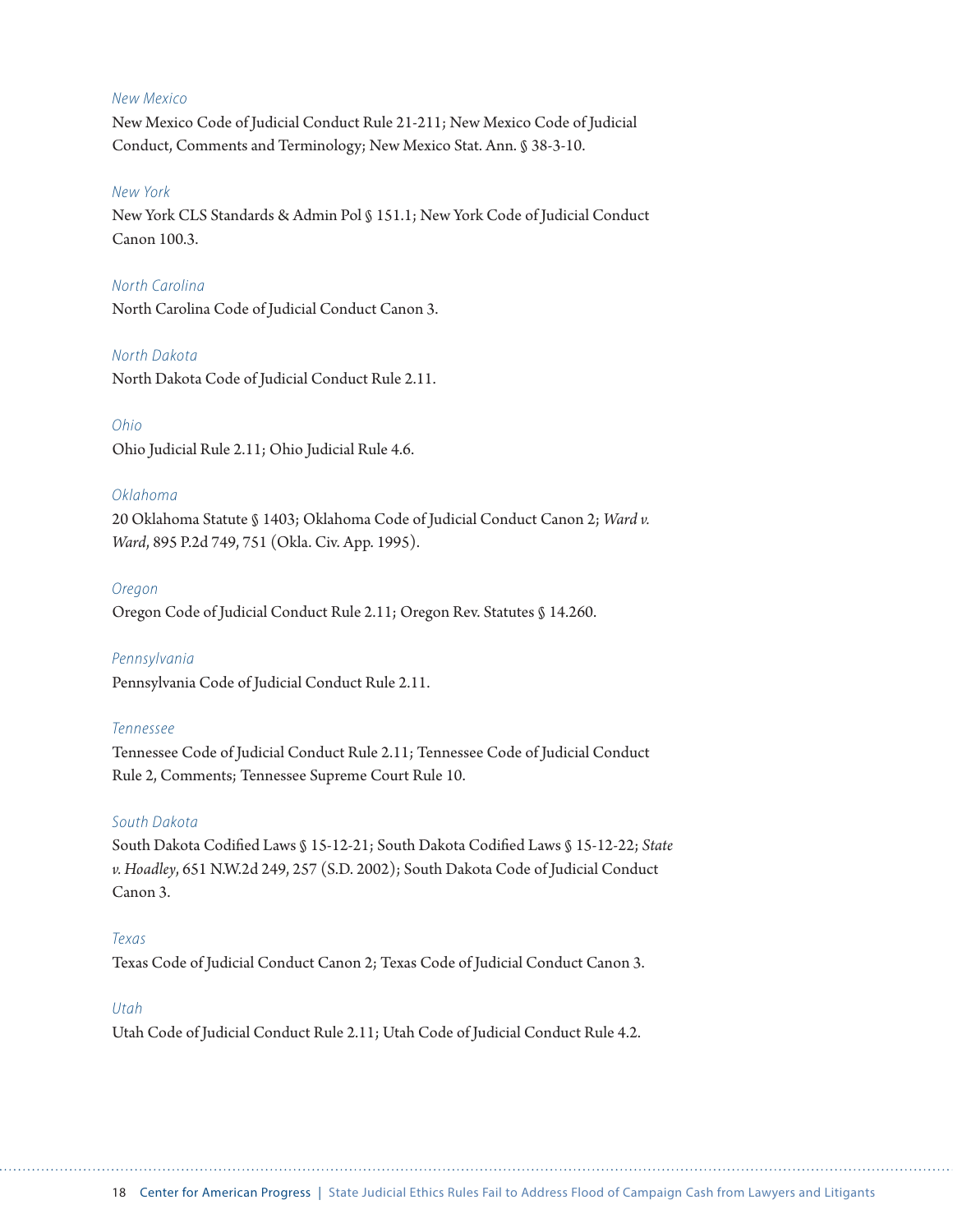#### *Washington*

Washington Code of Judicial Conduct Rule 2.11.

#### *West Virginia*

West Virginia Code of Judicial Conduct Canon 3; West Virginia Trial Court Rules 17.01.

#### *Wisconsin*

Wisconsin Supreme Court Rules 60.06; Wisconsin Supreme Court Rules 60.04; Wisconsin Statutes Ann. § 757.19; *In the Matter of Amendment of the Code of Judicial Conduct's Rules on Recusal*, Nos. 08-16, 08-25, 09-10, and 09-11 (Wis. July 7, 2010).

#### *Wyoming*

Wyoming Rules of Civil Procedure Rule 21.1; Wyoming Rules of Civil Procedure Rule 40.1; Wyoming Code of Judicial Conduct Rule 2.11.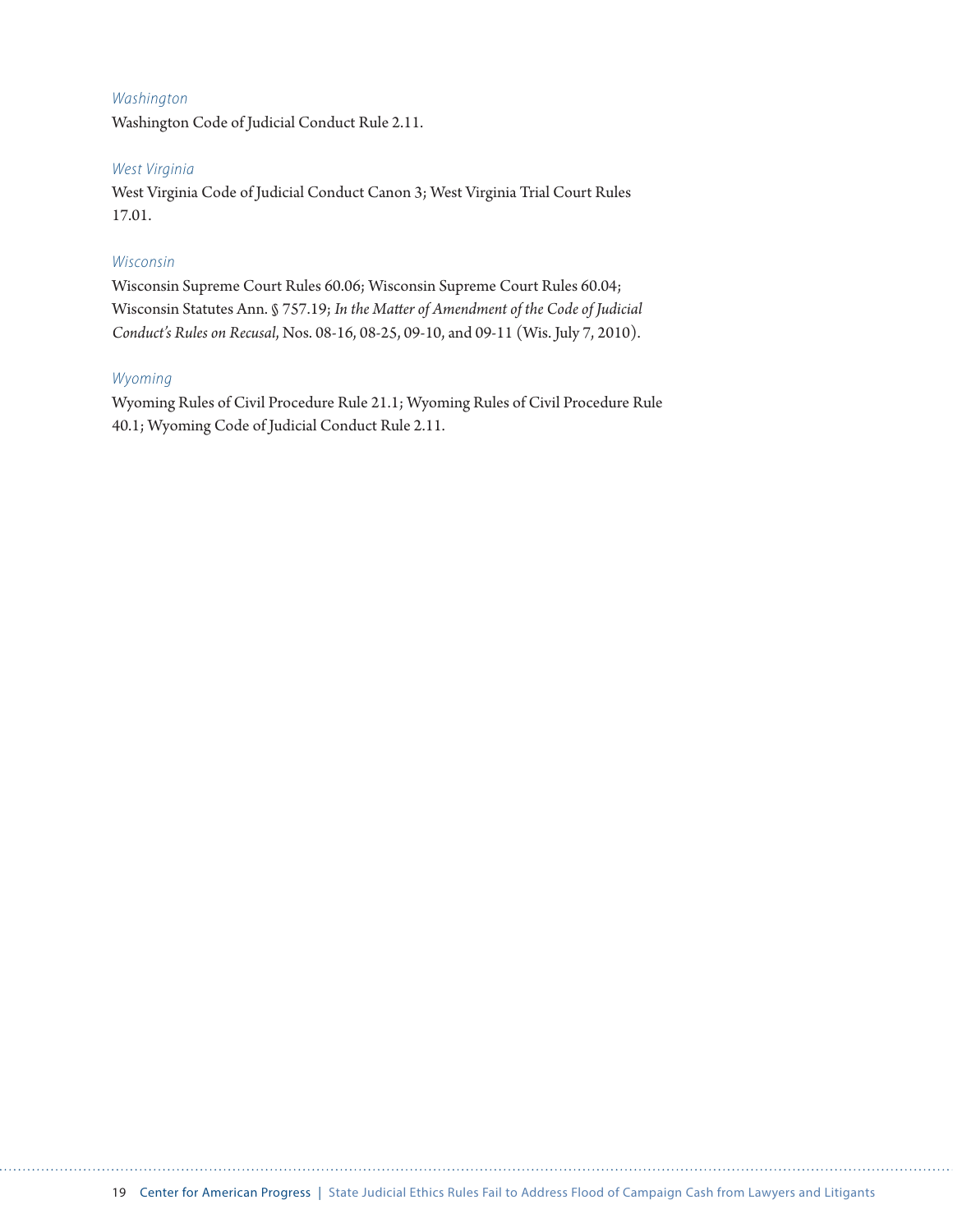#### Endnotes

- 1 A recent report from fair-courts advocates surveyed the rise in judicial campaign cash from 2000 to 2009 and found that, "Campaign fundraising more than doubled, from \$83.3 million in 1990–1999 to \$206.9 million in 2000–2009. Three of the last five Supreme Court election cycles topped \$45 million. All but two of the 22 states with contestable Supreme Court elections had their costliest-ever contests in the 2000–2009 decade." See James Sample and others, "The New Politics of Judicial Elections, 2000-2009: Decade of Change" (New York; Helena, MT; and Washington: Brennan Center for Justice, National Institute on Money in State Politics, and Justice at Stake, 2010), available at [http://www.](http://www.brennancenter.org/sites/default/files/legacy/JAS-NPJE-Decade-ONLINE.pdf) [brennancenter.org/sites/default/files/legacy/JAS-NPJE-](http://www.brennancenter.org/sites/default/files/legacy/JAS-NPJE-Decade-ONLINE.pdf)[Decade-ONLINE.pdf](http://www.brennancenter.org/sites/default/files/legacy/JAS-NPJE-Decade-ONLINE.pdf).
- 2 *Citizens United v. Federal Election Commission,* 130 S. Ct. 876, 968 (2010).
- 3 Alicia Bannon and others, "The New Politics of Judicial Elections, 2011–12: How New Waves of Special Interest Spending Raised the Stakes for Fair Courts" (New York; Helena, MT; and Washington: Brennan Center for Justice, National Institute on Money in State Politics, and Justice at Stake, 2012), available at [http://www.brennancenter.org/](http://www.brennancenter.org/sites/default/files/publications/New%20Politics%20of%20Judicial%20Elections%202012.pdf) [sites/default/files/publications/New%20Politics%20of%20](http://www.brennancenter.org/sites/default/files/publications/New%20Politics%20of%20Judicial%20Elections%202012.pdf) [Judicial%20Elections%202012.pdf](http://www.brennancenter.org/sites/default/files/publications/New%20Politics%20of%20Judicial%20Elections%202012.pdf).
- 4 Ibid.
- 5 *Caperton v. A.T. Massey Coal Co.*, 556 U.S. 868, 882 (2009).
- 6 Ibid., p. 872.
- 7 Ibid., p. 873.
- 8 Ibid.
- 9 Ibid., p. 886.
- 10 Ibid.
- 11 Ibid., pp. 889–890.
- 12 Adam Skaggs and Andrew Silver, "Promoting Fair and Impartial Courts through Recusal Reform" (New York: Brennan Center for Justice, 2011), available at [http://www.](http://www.brennancenter.org/sites/default/files/legacy/Democracy/Promoting_Fair_Courts_8.7.2011.pdf) [brennancenter.org/sites/default/files/legacy/Democracy/](http://www.brennancenter.org/sites/default/files/legacy/Democracy/Promoting_Fair_Courts_8.7.2011.pdf) [Promoting\\_Fair\\_Courts\\_8.7.2011.pdf](http://www.brennancenter.org/sites/default/files/legacy/Democracy/Promoting_Fair_Courts_8.7.2011.pdf).
- 13 *In the Matter of Amendment of the Code of Judicial Conduct's Rules on Recusal*, Nos. 08-16, 08-25, 09-10, and 09-11 (Wis. July 7, 2010), available at [http://www.wicourts.gov/sc/rul](http://www.wicourts.gov/sc/rulhear/DisplayDocument.pdf?content=pdf&seqNo=51874)[hear/DisplayDocument.pdf?content=pdf&seqNo=51874](http://www.wicourts.gov/sc/rulhear/DisplayDocument.pdf?content=pdf&seqNo=51874).
- 14 Jeffrey W. Stempel, "Chief William's Ghost: the Problematic Persistence of the 'Duty to Sit' Doctrine," *Buffalo Law Review*  57 (2009): 813–958, available at [http://scholars.law.unlv.](http://scholars.law.unlv.edu/cgi/viewcontent.cgi?article=1189&context=facpub) [edu/cgi/viewcontent.cgi?article=1189&context=facpub.](http://scholars.law.unlv.edu/cgi/viewcontent.cgi?article=1189&context=facpub)
- 15 *In re: Martin-Trigona*, 573 F. Supp. 1237, 1242 (D.Conn. 1983).
- 16 In 2012, a Wisconsin Supreme Court justice cited the "duty to sit" in declining to recuse herself from an ethics investigation into a physical altercation involving two justices. Although the justice witnessed the events, she stated, "This matter—involving discipline of a sitting Supreme Court justice arising from incidents with sitting justices that were witnessed by other sitting justices—places this court in a difficult position. It is the only available tribunal to make a final determination regarding appropriate discipline." See *Wisconsin Judicial Commission v. David T. Prosser, Jr.*, 817 N.W.2d 830, 832 (Wisc. 2012) (Crooks, J., issuing her decision on recusal in this case).
- 17 Stempel, "Chief William's Ghost."
- 18 *…Code of Judicial Conduct's Rules on Recusal*, Nos. 08-16, 08-25, 09-10, and 09-11.
- 19 Brennan Center for Justice, "Buying Time 2011: Judicial Public Financing in Wisconsin," April 5, 2011, available at [http://](http://www.brennancenter.org/content/resource/judicial_public_financing_in_wisconsin_2011) [www.brennancenter.org/content/resource/judicial\\_pub](http://www.brennancenter.org/content/resource/judicial_public_financing_in_wisconsin_2011)[lic\\_financing\\_in\\_wisconsin\\_2011](http://www.brennancenter.org/content/resource/judicial_public_financing_in_wisconsin_2011).
- 20 *…Code of Judicial Conduct's Rules on Recusal*, Nos. 08-16, 08-25, 09-10, and 09-11.
- 21 Wisconsin Supreme Court Rule 60.04(7), Comment, available at [http://docs.legis.wisconsin.gov/misc/scr/60/05/3/](http://docs.legis.wisconsin.gov/misc/scr/60/05/3/c/_1?down=1) [c/\\_1?down=1](http://docs.legis.wisconsin.gov/misc/scr/60/05/3/c/_1?down=1).
- 22 Petition, The League of Women Voters Wisconsin Education Fund, "In re creation of rules for recusal when a party or lawyer made contributions effecting a judicial campaign, Supreme Court of Wisconsin, June 2008, available at [http://](http://www.wicourts.gov/supreme/docs/0816petition.pdf) [www.wicourts.gov/supreme/docs/0816petition.pdf](http://www.wicourts.gov/supreme/docs/0816petition.pdf).
- 23 *…Code of Judicial Conduct's Rules on Recusal*, Nos. 08-16, 08-25, 09-10, and 09-11.
- 24 Patrick Marley, "Justice Gableman rules against Michael Best," *Milwaukee Journal Sentinel*, March 27, 2012, available at [http://www.jsonline.com/news/statepolitics/justice](http://www.jsonline.com/news/statepolitics/justice-gableman-rules-against-michael-best-vj4osnk-144484315.html)[gableman-rules-against-michael-best-vj4osnk-144484315.](http://www.jsonline.com/news/statepolitics/justice-gableman-rules-against-michael-best-vj4osnk-144484315.html) [html.](http://www.jsonline.com/news/statepolitics/justice-gableman-rules-against-michael-best-vj4osnk-144484315.html)
- 25 Kristen Zambo, "Curt Johnson case argued before Wisconsin Supreme Court," *The Journal Times*, February 25, 2013, available at [http://journaltimes.com/news/local/](http://journaltimes.com/news/local/crime-and-courts/curt-johnson-case-argued-before-wisconsin-supreme-court/article_69668f6c-7f94-11e2-a2b0-0019bb2963f4.html) [crime-and-courts/curt-johnson-case-argued-before-wis](http://journaltimes.com/news/local/crime-and-courts/curt-johnson-case-argued-before-wisconsin-supreme-court/article_69668f6c-7f94-11e2-a2b0-0019bb2963f4.html)[consin-supreme-court/article\\_69668f6c-7f94-11e2-a2b0-](http://journaltimes.com/news/local/crime-and-courts/curt-johnson-case-argued-before-wisconsin-supreme-court/article_69668f6c-7f94-11e2-a2b0-0019bb2963f4.html) [0019bb2963f4.html](http://journaltimes.com/news/local/crime-and-courts/curt-johnson-case-argued-before-wisconsin-supreme-court/article_69668f6c-7f94-11e2-a2b0-0019bb2963f4.html).
- 26 Ibid.

- 27 Patrick Marley, "John Doe raises issue of potential conflicts with justices," *Milwaukee Journal-Sentinel*, April 28, 2014, available at [http://www.jsonline.com/news/wisconsin/](http://www.jsonline.com/news/wisconsin/john-doe-raises-issue-of-potential-conflicts-with-justices-b99256029z1-256923111.html) [john-doe-raises-issue-of-potential-conflicts-with-justices](http://www.jsonline.com/news/wisconsin/john-doe-raises-issue-of-potential-conflicts-with-justices-b99256029z1-256923111.html)[b99256029z1-256923111.html.](http://www.jsonline.com/news/wisconsin/john-doe-raises-issue-of-potential-conflicts-with-justices-b99256029z1-256923111.html)
- 28 Ibid.
- 29 Brennan Center for Justice, "Buying Time 2011: Judicial Public Financing in Wisconsin."
- 30 Ibid.
- 31 Brendan Fischer, "Supreme Court Challenge to WI Dark Money Probe Raises Questions of Judicial Ethics," PRWatch. org, February 19, 2014, available at [http://www.prwatch.](http://www.prwatch.org/news/2014/02/12389/new-challenge-john-doe-raises-questions-judicial-ethics) [org/news/2014/02/12389/new-challenge-john-doe-raises](http://www.prwatch.org/news/2014/02/12389/new-challenge-john-doe-raises-questions-judicial-ethics)[questions-judicial-ethics](http://www.prwatch.org/news/2014/02/12389/new-challenge-john-doe-raises-questions-judicial-ethics).
- 32 Martha Quillin, "NC tells downstream users not to touch polluted Dan River water or eat the fish," *The News & Observer*, February 12, 2014, available at [http://www.newsobserver.](http://www.newsobserver.com/2014/02/12/3616632/nc-tells-downstream-users-not.html) [com/2014/02/12/3616632/nc-tells-downstream-users-not.](http://www.newsobserver.com/2014/02/12/3616632/nc-tells-downstream-users-not.html) [html.](http://www.newsobserver.com/2014/02/12/3616632/nc-tells-downstream-users-not.html)
- 33 Catherine E. Shoichet, "Spill spews tons of coal ash into North Carolina river," CNN, February 9, 2014, available at [http://www.cnn.com/2014/02/09/us/north-carolina-coal](http://www.cnn.com/2014/02/09/us/north-carolina-coal-ash-spill/)[ash-spill](http://www.cnn.com/2014/02/09/us/north-carolina-coal-ash-spill/).
- 34 *Cape Fear River Watch v. North Carolina Environmental Management Commission,* No. 13-93 (March 6, 2014), available at [http://pulse.ncpolicywatch.org/wp-content/](http://pulse.ncpolicywatch.org/wp-content/uploads/2014/03/Duke-Energy-3-6-14-Order-on-Petition-for-Judicial-Review.pdf) [uploads/2014/03/Duke-Energy-3-6-14-Order-on-Petition](http://pulse.ncpolicywatch.org/wp-content/uploads/2014/03/Duke-Energy-3-6-14-Order-on-Petition-for-Judicial-Review.pdf)[for-Judicial-Review.pdf](http://pulse.ncpolicywatch.org/wp-content/uploads/2014/03/Duke-Energy-3-6-14-Order-on-Petition-for-Judicial-Review.pdf).
- 35 Andrew Zajac, "Duke Energy, North Carolina Appeal Coal Ash Ruling," Bloomberg, April 8, 2014, available at [http://](http://www.bloomberg.com/news/2014-04-08/duke-energy-north-carolina-appeal-coal-ash-ruling.html) [www.bloomberg.com/news/2014-04-08/duke-energy](http://www.bloomberg.com/news/2014-04-08/duke-energy-north-carolina-appeal-coal-ash-ruling.html)[north-carolina-appeal-coal-ash-ruling.html;](http://www.bloomberg.com/news/2014-04-08/duke-energy-north-carolina-appeal-coal-ash-ruling.html) *Cape Fear River Watch v. North Carolina Environmental Management Commission*, No. 13-CVS-00093 (N.C. Superior Court, March 20, 2014) (Order Denying Motion for Stay During Appeal Period), available at [http://www.wral.com/asset/news/](http://www.wral.com/asset/news/state/nccapitol/2014/03/20/13497730/Order_denying_motion_for_stay.pdf) [state/nccapitol/2014/03/20/13497730/Order\\_denying\\_mo](http://www.wral.com/asset/news/state/nccapitol/2014/03/20/13497730/Order_denying_motion_for_stay.pdf)[tion\\_for\\_stay.pdf](http://www.wral.com/asset/news/state/nccapitol/2014/03/20/13497730/Order_denying_motion_for_stay.pdf).
- 36 Michael Biesecker, "North Carolina Regulators Side with Duke Energy in Coal Ash Appeal," HuffPost Green, April 8, 2014, available at [http://www.huffingtonpost.](http://www.huffingtonpost.com/2014/04/08/north-carolina-regulators-duke-energy_n_5111745.html) [com/2014/04/08/north-carolina-regulators-duke](http://www.huffingtonpost.com/2014/04/08/north-carolina-regulators-duke-energy_n_5111745.html)[energy\\_n\\_5111745.html](http://www.huffingtonpost.com/2014/04/08/north-carolina-regulators-duke-energy_n_5111745.html).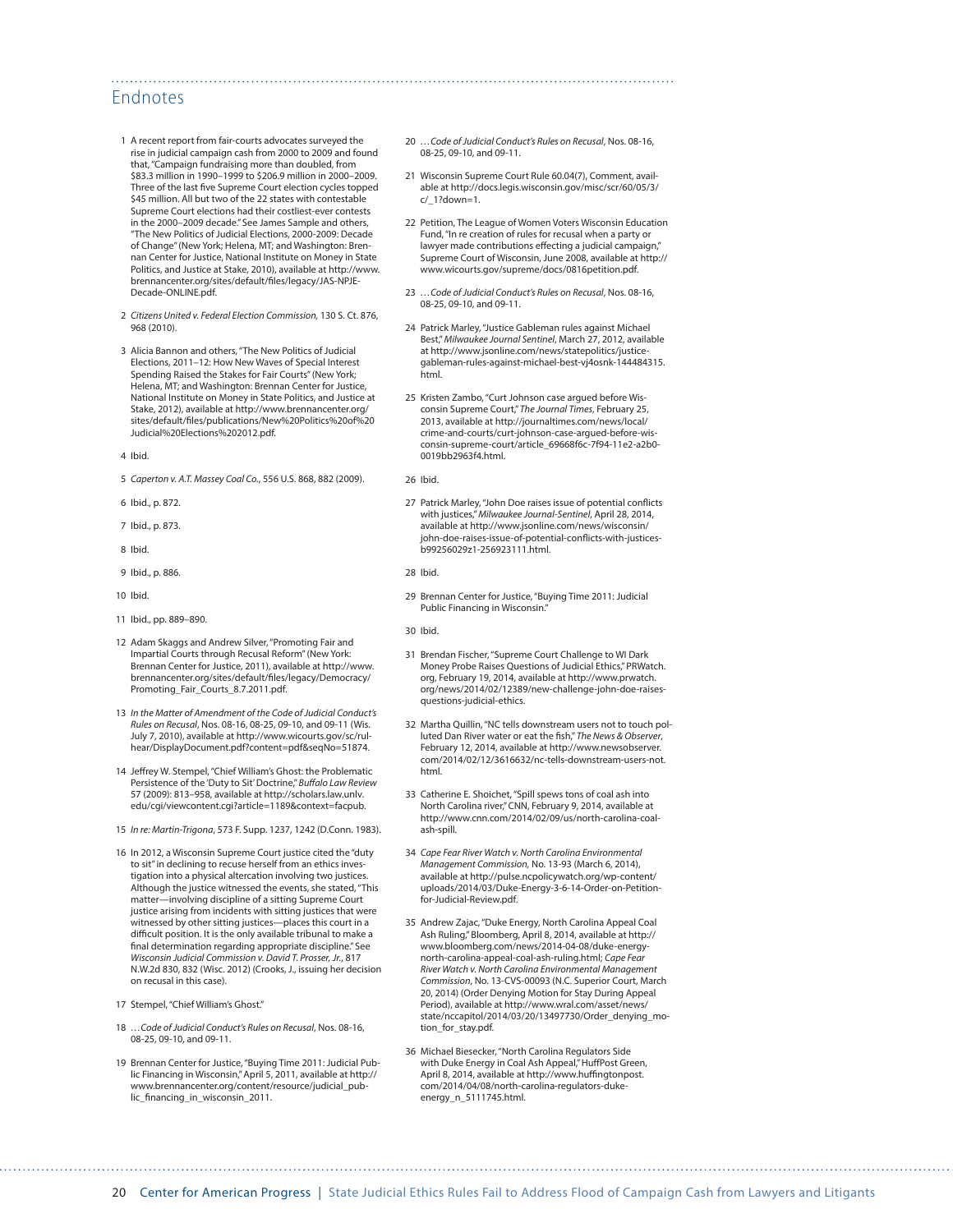#### 37 Ibid.

- 38 Joanna M. Foster, ["After Coal Ash Spill, North Carolina](http://thinkprogress.org/climate/2014/02/11/3276961/north-carolina-duke-coal-ash/)  [Rethinks Prior Paltry Duke Energy Water Pollution Fine](http://thinkprogress.org/climate/2014/02/11/3276961/north-carolina-duke-coal-ash/). Climate Progress, February 11, 2014, available at [http://](http://thinkprogress.org/climate/2014/02/11/3276961/north-carolina-duke-coal-ash/) [thinkprogress.org/climate/2014/02/11/3276961/north](http://thinkprogress.org/climate/2014/02/11/3276961/north-carolina-duke-coal-ash/)[carolina-duke-coal-ash/](http://thinkprogress.org/climate/2014/02/11/3276961/north-carolina-duke-coal-ash/).
- 39 Chris Kromm, "Power and Justice: Duke Energy extends influence to NC courts," Facing South, March 7, 2014, available at [http://www.southernstudies.org/2014/03/power-and](http://www.southernstudies.org/2014/03/power-and-justice-duke-energy-extends-influence-to.html)[justice-duke-energy-extends-influence-to.html.](http://www.southernstudies.org/2014/03/power-and-justice-duke-energy-extends-influence-to.html)
- 40 Craig Jarvis, "More than \$2.5 million raised so far by outside groups in state Supreme Court race," *The News & Observer,*<br>October 30, 2012, available at [http://www.newsobserver.](http://www.newsobserver.com/2012/10/30/2450677/more-than-25-million-raised-so.html) [com/2012/10/30/2450677/more-than-25-million-raised-so.](http://www.newsobserver.com/2012/10/30/2450677/more-than-25-million-raised-so.html) [html.](http://www.newsobserver.com/2012/10/30/2450677/more-than-25-million-raised-so.html)
- 41 North Carolina Department of State, "48-Hour Notice: Justice for All NC" (2012).
- 42 *Raleigh News & Observer*, "Big-money PAC presents a scurrilous attack on Justice Robin Hudson," April 30, 2014, available at [http://www.newsobserver.](http://www.newsobserver.com/2014/04/30/3824124/a-big-money-pac-presents-a-scurrilous.html) [com/2014/04/30/3824124/a-big-money-pac-presents](http://www.newsobserver.com/2014/04/30/3824124/a-big-money-pac-presents-a-scurrilous.html)[a-scurrilous.html](http://www.newsobserver.com/2014/04/30/3824124/a-big-money-pac-presents-a-scurrilous.html); Reid Wilson, "Republican Group Will Focus on Judicial Races," GovBeat, April 29, 2014, available at [http://www.washingtonpost.com/blogs/govbeat/](http://www.washingtonpost.com/blogs/govbeat/wp/2014/04/29/republican-group-will-focus-on-judicial-races/) [wp/2014/04/29/republican-group-will-focus-on-judicial](http://www.washingtonpost.com/blogs/govbeat/wp/2014/04/29/republican-group-will-focus-on-judicial-races/)[races/](http://www.washingtonpost.com/blogs/govbeat/wp/2014/04/29/republican-group-will-focus-on-judicial-races/).
- 43 Matthew L. Wald, "Duke and Progress Energy Become Largest U.S. Utility," *The New York Times*, July 3, 2012, available at [http://www.nytimes.com/2012/07/04/business/energy](http://www.nytimes.com/2012/07/04/business/energy-environment/duke-energy-merger-creates-largest-us-utility.html)[environment/duke-energy-merger-creates-largest-us-utility.](http://www.nytimes.com/2012/07/04/business/energy-environment/duke-energy-merger-creates-largest-us-utility.html) [html.](http://www.nytimes.com/2012/07/04/business/energy-environment/duke-energy-merger-creates-largest-us-utility.html)
- 44 Duke Energy, "Duke Energy and Progress Energy Have Merged," available at [https://www.duke-energy.com/](https://www.duke-energy.com/corporate-merger/) [corporate-merger](https://www.duke-energy.com/corporate-merger/) (last accessed April 2014).
- 45 NC WARN, "Duke-Progress Merger Contested in NC Court of Appeals," Press release, January 9, 2013, available at [http://](http://www.ncwarn.org/2013/01/duke-progress-merger-contested-in-nc-court-of-appeals-news-release-from-nc-warn/) [www.ncwarn.org/2013/01/duke-progress-merger-contest](http://www.ncwarn.org/2013/01/duke-progress-merger-contested-in-nc-court-of-appeals-news-release-from-nc-warn/)[ed-in-nc-court-of-appeals-news-release-from-nc-warn](http://www.ncwarn.org/2013/01/duke-progress-merger-contested-in-nc-court-of-appeals-news-release-from-nc-warn/).
- 46 Bruce Henderson, "Court upholds Duke-Progress merger approval," *Charlotte Observer*, March 4, 2014, available at [www.charlotteobserver.com/2014/03/04/4740317/court](http://www.charlotteobserver.com/2014/03/04/4740317/court-upholds-duke-progress-merger.html)[upholds-duke-progress-merger.html.](http://www.charlotteobserver.com/2014/03/04/4740317/court-upholds-duke-progress-merger.html)
- 47 NC WARN, "Duke-Progress Merger OK'd by Appeals Court," Press release, March 4, 2014, available at [http://www.nc](http://www.ncwarn.org/2014/03/duke-progress-merger-okd-by-appeals-court/)[warn.org/2014/03/duke-progress-merger-okd-by-appeals](http://www.ncwarn.org/2014/03/duke-progress-merger-okd-by-appeals-court/)[court](http://www.ncwarn.org/2014/03/duke-progress-merger-okd-by-appeals-court/).
- 48 Jon P. McClanahan, "Safeguarding the Propriety of the Judiciary," *North Carolina Law Review* 91 (2013): 1951–2020.
- 49 Sharon McCloskey, "Justice Newby back on the redistricting hot seat," NC Policy Watch, October 14, 2013, available at [http://www.ncpolicywatch.com/2013/10/14/justice-newby](http://www.ncpolicywatch.com/2013/10/14/justice-newby-back-on-the-redistricting-hot-seat/#sthash.8uIJpvvo.dpuf)[back-on-the-redistricting-hot-seat/#sthash.8uIJpvvo.dpuf](http://www.ncpolicywatch.com/2013/10/14/justice-newby-back-on-the-redistricting-hot-seat/#sthash.8uIJpvvo.dpuf).
- 50 National Institute on Money in State Politics, "Noteworthy Contributor Summary: Morris Haynes Ingram & Hornsby," available at [http://www.followthemoney.org/database/Stat](http://www.followthemoney.org/database/StateGlance/contributor.phtml?d=1723630793)[eGlance/contributor.phtml?d=1723630793](http://www.followthemoney.org/database/StateGlance/contributor.phtml?d=1723630793) (last accessed March 2014).
- 51 The Alabama Attorney General's office initially submitted the rule to the U.S. Department of Justice for "preclearance" under Section 5 of the Voting Rights Act, which requires certain jurisdictions with a history of racial discrimination in voting to preclear any changes in voting with the federal government. After the department asked for more information on the rule, the office sought to revoke its submission, claiming the rule was not subject to preclearance. The state and federal government have yet to resolve the issue. The Alabama High Court, meanwhile, has refused to implement the rule until it is precleared. Rejecting a lawsuit seeking to break this stalemate, a federal court recently referred to the situation as a "game of political chicken, with both players staring (or perhaps winking) at each other." See *Luther v. Strange*, 796 F. Supp. 2d 1314, 1331, n. 7 (2011) (parentheses in original). See also Peter Hardin, "Court: 'Political Chicken' Game over Alabama Recusal Law," Gavel Grab Blog, July 26, 2011, available at [http://www.gavelgrab.org/?p=23098.](http://www.gavelgrab.org/?p=23098)
- 52 The agency that enforces Alabama's judicial ethics rules said the rule was unenforceable until the federal government precleared it, concluding that the agency "would not take any action for noncompliance with the statute's provisions until it is precleared." See Alabama Judicial Inquiry Commission, "Advisory Opinion 99-725: Compliance with Ala. Code § 12-24-2 (1975), "Disqualification due to Campaign Contributions," April 30, 1999.
- 53 Eric Velasco, "Trial lawyers putting their campaign cash behind Roy Moore for Alabama chief justice," *The Birmingham News*, July 3, 2012, available at [http://blog.al.com/spot](http://blog.al.com/spotnews/2012/07/alabama_trial_lawyers_putting.html)[news/2012/07/alabama\\_trial\\_lawyers\\_putting.html](http://blog.al.com/spotnews/2012/07/alabama_trial_lawyers_putting.html).
- 54 *In re: Hawke v. United States Centrifuge Systems, LLC*, Nos. 1120296, 1120297 (Ala. June 28, 2013).
- 55 Alabama H.B. 543 (2014), available at [http://alisondb.](http://alisondb.legislature.state.al.us/acas/searchableinstruments/2014RS/Printfiles//HB543-enr.pdf) [legislature.state.al.us/acas/searchableinstruments/2014RS/](http://alisondb.legislature.state.al.us/acas/searchableinstruments/2014RS/Printfiles//HB543-enr.pdf) [Printfiles//HB543-enr.pdf](http://alisondb.legislature.state.al.us/acas/searchableinstruments/2014RS/Printfiles//HB543-enr.pdf).
- 56 National Institute on Money in State Politics, "Alabama 2012: High Court Candidates," available at [http://www.](http://www.followthemoney.org/database/StateGlance/state_candidates.phtml?f=J&y=2012&s=AL) [followthemoney.org/database/StateGlance/state\\_candi](http://www.followthemoney.org/database/StateGlance/state_candidates.phtml?f=J&y=2012&s=AL)[dates.phtml?f=J&y=2012&s=AL](http://www.followthemoney.org/database/StateGlance/state_candidates.phtml?f=J&y=2012&s=AL) (last accessed April 2014); National Institute on Money in State Politics, "Alabama 2010: High Court Candidates," available at [http://www.fol](http://www.followthemoney.org/database/StateGlance/state_candidates.phtml?f=J&y=2010&s=AL)[lowthemoney.org/database/StateGlance/state\\_candidates.](http://www.followthemoney.org/database/StateGlance/state_candidates.phtml?f=J&y=2010&s=AL) [phtml?f=J&y=2010&s=AL](http://www.followthemoney.org/database/StateGlance/state_candidates.phtml?f=J&y=2010&s=AL) (last accessed April 2014).
- 57 Ibid.
- 58 Justice Paul E. Pfeifer, "Falling Limbs," The Supreme Court of Ohio & the Ohio Judicial System, April 25, 2012, available at [http://www.supremecourt.ohio.gov/SCO/justices/pfeifer/](http://www.supremecourt.ohio.gov/SCO/justices/pfeifer/column/2012/jp042512.asp) [column/2012/jp042512.asp.](http://www.supremecourt.ohio.gov/SCO/justices/pfeifer/column/2012/jp042512.asp)
- 59 Ibid.
- 60 Ibid.
- 61 *Huff v. FirstEnergy Corp.*, No. 5:12cv2583 (N.D. Ohio, Feb. 20, 2013).
- 62 Ibid.
- 63 *Huff v. FirstEnergy Corp.*, No.2009–T–0080 (Ohio App. 11th Dist. March 31, 2010).
- 64 *Huff v. FirstEnergy Corp.*, 932 N.E.2d 340 (Ohio 2010).
- 65 National Institute on Money in State Politics, "Contributions to OConnor, Maureen," available at [http://www.followthe](http://www.followthemoney.org/database/StateGlance/contributor_details.phtml?c=125215&i=36)[money.org/database/StateGlance/contributor\\_details.](http://www.followthemoney.org/database/StateGlance/contributor_details.phtml?c=125215&i=36) [phtml?c=125215&i=36](http://www.followthemoney.org/database/StateGlance/contributor_details.phtml?c=125215&i=36) (last accessed April 2014).
- 66 National Institute on Money in State Politics, "Contributions to Lanzinger, Judith Ann," available at [http://www.followthe](http://www.followthemoney.org/database/StateGlance/contributor_details.phtml?c=115987&i=36)[money.org/database/StateGlance/contributor\\_details.](http://www.followthemoney.org/database/StateGlance/contributor_details.phtml?c=115987&i=36) [phtml?c=115987&i=36](http://www.followthemoney.org/database/StateGlance/contributor_details.phtml?c=115987&i=36) (last accessed April 2014).
- 67 *Huff v. FirstEnergy Corp.,* 935 N.E.2d 856 (Ohio 2010).
- 68 *Huff v. FirstEnergy Corp*., 957 N.E.2d 3 (Ohio 2011).
- 69 Ibid.
- 70 *Huff v. FirstEnergy Corp.*, No. 5:12CV2583 (N.D. Ohio Sept. 17, 2013) (citing *Bell Atlantic Corp. v. Twombly*, 550 U.S. 544 (2007) and *Ashcroft v. Iqbal*, 556 U.S. 662 (2009)).
- 71 Billy Corriher, "Ohio Bar Association Pressured Judge To Keep Quiet About Justice For Sale," ThinkProgress, November 16, 2012, available at [http://thinkprogress.org/jus](http://thinkprogress.org/justice/2012/11/16/1191571/ohio-bar-association-pressured-judge-to-keep-quiet-about-justice-for-sale/)[tice/2012/11/16/1191571/ohio-bar-association-pressured](http://thinkprogress.org/justice/2012/11/16/1191571/ohio-bar-association-pressured-judge-to-keep-quiet-about-justice-for-sale/)[judge-to-keep-quiet-about-justice-for-sale/.](http://thinkprogress.org/justice/2012/11/16/1191571/ohio-bar-association-pressured-judge-to-keep-quiet-about-justice-for-sale/)
- 72 Adam Liptak and Janet Roberts, "Campaign Cash Mirrors a High Court's Rulings," *The New York Times*, October 1, 2006, available at [http://www.nytimes.com/2006/10/01/](http://www.nytimes.com/2006/10/01/us/01judges.html?pagewanted=all&_r=0) [us/01judges.html?pagewanted=all&\\_r=0](http://www.nytimes.com/2006/10/01/us/01judges.html?pagewanted=all&_r=0).

- 73 Ibid.
- 74 Ibid.
- 75 Ibid.
- 76 Ibid.